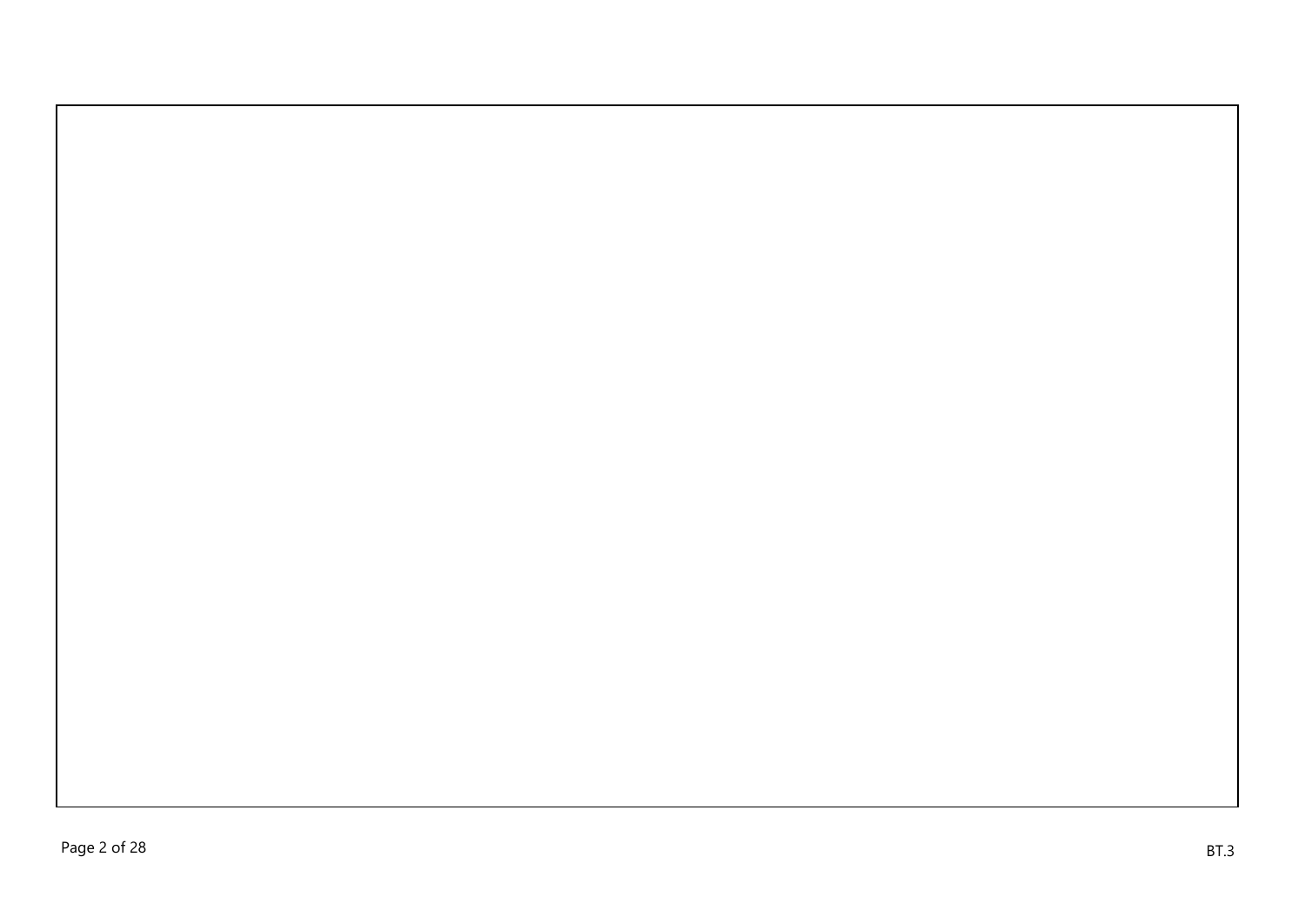| #              | Island         | House Name          | Name                      | Sex       | National ID | ، ه ، ره<br>مربح بمرت                                                           | يترمثر                                                        |
|----------------|----------------|---------------------|---------------------------|-----------|-------------|---------------------------------------------------------------------------------|---------------------------------------------------------------|
|                | HDh. Kumundhoo |                     |                           |           |             |                                                                                 |                                                               |
|                | HDh. Kumundhoo | Aafalge             | Aboobakuru Jauharee       | M         | A321649     | په ره ،<br>پروتور                                                               | 77777<br>ىئ <i>ے ەركە</i> سىيە                                |
| $\overline{c}$ | HDh. Kumundhoo | Aazaadhu            | Dhunya Ali                | M         | A231243     | پر پر و<br>  هر بح قر                                                           | قرشر كمي                                                      |
| $\overline{3}$ | HDh. Kumundhoo | Abugasdhoshuge      | Faheema Mohamed           | F         | A140838     | ر سرور ده بود و پر<br>در سرچار سوفرس                                            | كورة ورەرد                                                    |
| $\overline{4}$ | HDh. Kumundhoo | Alithari            | Mahid Abdul Razzag        | M         | A230966     | وكمترهومر                                                                       | ه و ره وه ره دو<br>گرنر مقرم <i>برم</i> خ                     |
| 5              | HDh. Kumundhoo | Anbareege           | Mariyam Mohamed           | F         | A231220     | ر ٥ پر ٢<br>ډسره بر د                                                           | و پر و پر و<br>تر ټر ټر تعر<br>ر ه ر ه<br><del>ر</del> بربر د |
| $\sqrt{6}$     | HDh. Kumundhoo | Asia                | Inasha Ali                | F         | A230792     | ار<br>مرسور                                                                     | پر شرشہ کر پر                                                 |
| $\overline{7}$ | HDh. Kumundhoo | Asseyri             | Aminath Niaza             | F         | A231140     | اړه چيمبر                                                                       | أرتجه سرقيح                                                   |
| 8              | HDh. Kumundhoo | Asurumaage          | Ibrahim Mohamed           | ${\sf M}$ | A129017     | ر و و د »<br>در سوپرو د                                                         | دە ئەرە دىرەرد                                                |
| $\overline{9}$ | HDh. Kumundhoo | Baadhalaage         | Hussain Hassan            | ${\sf M}$ | A229479     | ء ر د  ء<br>ئەترىژ <sub>ك</sub>                                                 | ج سکھ سی بر کر کھیں                                           |
| 10             | HDh. Kumundhoo | Beach Heaven        | Yasmin Mohamed            | F         | A231161     | ە ئەرەبەر<br>مەمرىرىتىر                                                         | أثر شويد وبره د و                                             |
| 11             | HDh. Kumundhoo | Beach Heaven        | Raufa Mohamed             | F         | A231232     | ە ئەرەبەر<br>مەمرىرىتىر                                                         | ر وه وره رو<br>برمرز وبرمرونر                                 |
| 12             | HDh. Kumundhoo | <b>Beach House</b>  | Hassaan Ali               | M         | A231110     | ە <i>ئادىرى</i><br>س                                                            | پرو ځين کړې                                                   |
| 13             | HDh. Kumundhoo | <b>Beauty Villa</b> | Hussain Ali               | M         | A048845     | عەر ئىتى ئە                                                                     | جەسىمبە ئەمب <sub>ە</sub>                                     |
| 14             | HDh. Kumundhoo | Cool Water          | Ahmed Hassan              | M         | A232865     | $\begin{bmatrix} * & 0 & 0 & 0 \\ 0 & 0 & 0 & 0 \\ 0 & 0 & 0 & 0 \end{bmatrix}$ | أرەر دىرىد                                                    |
| 15             | HDh. Kumundhoo | Cool Water          | Samuha Hassan             | F         | A232876     | دوە ئە<br>  ئامىرى ئ                                                            | ئەجەب ئەسەھ                                                   |
| 16             | HDh. Kumundhoo | Copyge              | Ali Amjad                 | ${\sf M}$ | A068457     | تة بويحه                                                                        | أە ئەرەبە                                                     |
| 17             | HDh. Kumundhoo | Dhaamaage           | Nazleela Mohamed          | F         | A232008     | ره ده ۲<br>ترو ک                                                                | يرچ په پېښور د                                                |
| 18             | HDh. Kumundhoo | Dheefuram           | Niyasha Mohamed           | F         | A231206     | ور و بر ه                                                                       | سوئزشۂ<br>و ر ٥ ر و<br>تر پر تر تر                            |
| 19             | HDh. Kumundhoo | Dhullisaage         | Adam Hussain              | ${\sf M}$ | A062735     | وه <sub>عر</sub> م شو ک                                                         | أروده برحم يثر                                                |
| 20             | HDh. Kumundhoo | Dolphin House       | Najaah Ali                | M         | A231259     | پووړ عربر مه                                                                    | بترة حرم                                                      |
| 21             | HDh. Kumundhoo | Ebureyvilla         | Safuraaz Mohamed          | ${\sf M}$ | A230949     | ، د» د گر                                                                       | د و و و د و د و د                                             |
| 22             | HDh. Kumundhoo | Fahivaa             | Ahmed Ali                 | M         | A231465     | وً رِطَّ                                                                        | پروژو کرم                                                     |
| 23             | HDh. Kumundhoo | Feeroazge           | Abdul Muhsin Abdul Kareem | M         | A092490     | وپرېږ                                                                           | נס כס כב הם הס בס בי הס<br>הס בקיב ב הבי הס בקיב עיקב         |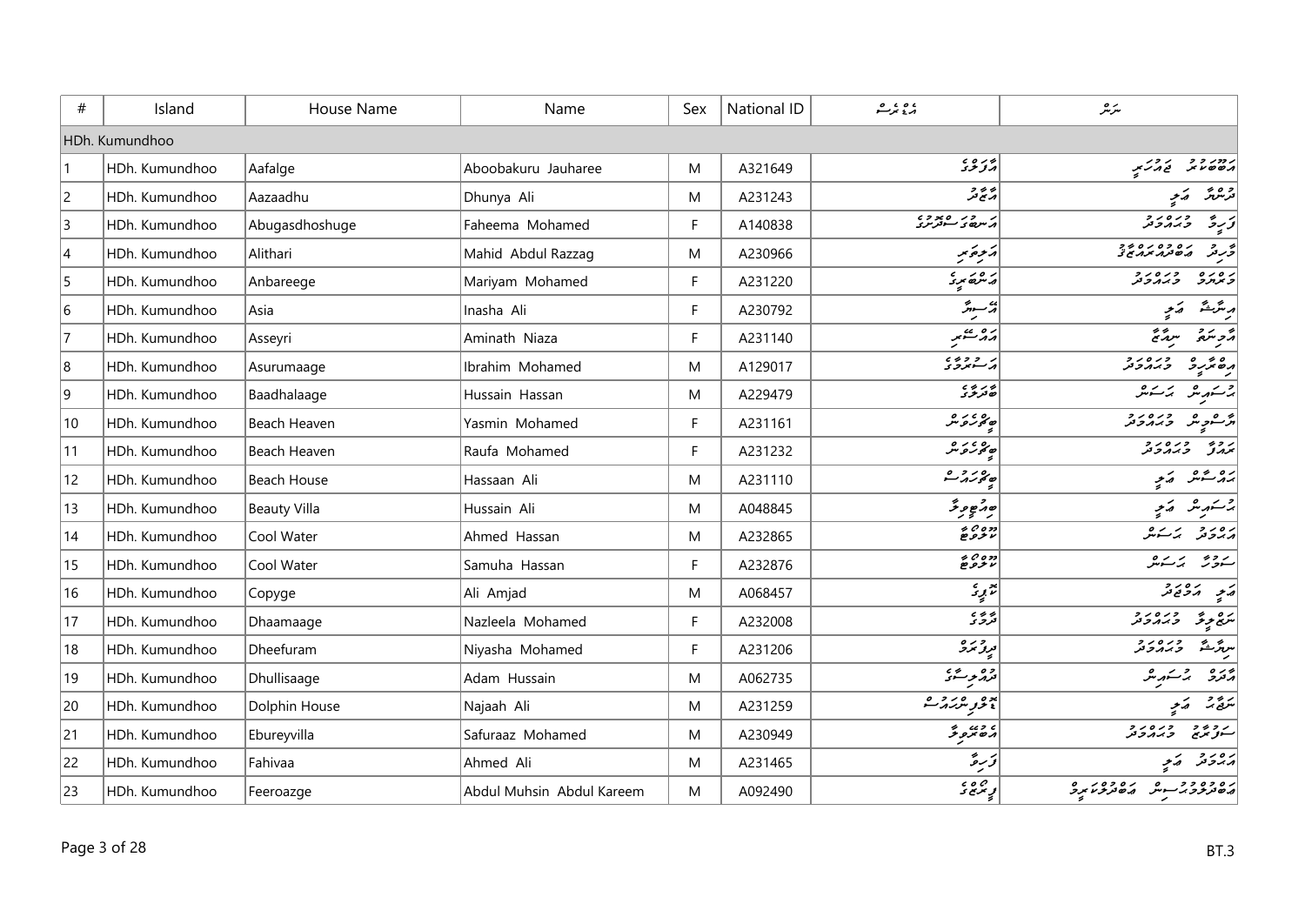| 24 | HDh. Kumundhoo | Feneybaa           | Mohamed Shahid        | M           | A159144 | ی ن ده<br>تو سرده                        | ورەرو شەرقە             |
|----|----------------|--------------------|-----------------------|-------------|---------|------------------------------------------|-------------------------|
| 25 | HDh. Kumundhoo | Feneybaa           | Nafha Hussain         | F           | A230926 | ی ن پر<br>تو سرچ                         | أنتروش برستهرش          |
| 26 | HDh. Kumundhoo | Feneybaa           | Nasif Hussain         | Μ           | A230932 | ی یرو<br>تو سرده                         | ىئەسىرى ئەسكىرىنى       |
| 27 | HDh. Kumundhoo | Feneybaa           | Nusrath Hussain       | F           | A231888 | ی یں بر<br>تو سرے                        | يرەردە جەسكىرىش         |
| 28 | HDh. Kumundhoo | Feneybaa           | Nasiha Hussain        | F           | A231893 | ی نړۍ<br>تو سر <i>ه</i>                  | للرسور الاسكرالل        |
| 29 | HDh. Kumundhoo | Feyrumaage         | Ali Hussain           | M           | A069130 | در و بر د<br>تو بورس ی                   | ە ئەسىر ئىسكىر بىر      |
| 30 | HDh. Kumundhoo | Fulooniyaage       | Naaifa Hussain        | F           | A230185 | و دو په په<br>نو څرسرمر <sub>ۍ</sub>     | شمەر ئەسىر شەھ          |
| 31 | HDh. Kumundhoo | Fusthulhaage       | Aishath Mohamed       | F           | A321384 | د د د د د ،<br>توسع د د                  | د دره دره در در د       |
| 32 | HDh. Kumundhoo | Gadhakoalhige      | Hassan Mohamed        | M           | A126558 | ر رہ<br>ئ توما <sub>عر</sub> ى           | ير کے مرد د             |
| 33 | HDh. Kumundhoo | Gahaa              | Hassan Abdul Raheem   | M           | A232296 | ىرچ                                      | بر رو ده ده در و        |
| 34 | HDh. Kumundhoo | Giriteege          | Ali Naajih            | M           | A230893 | <sub>ی مرجع</sub> ځ<br>  <u>سرچ</u> ځ    | ړې شور                  |
| 35 | HDh. Kumundhoo | Giriteege          | Aminath Naseera       | F           | A231603 | <sub>ی مربع</sub> ځ<br>  <u>سر س</u> م   | مُرْجَدَ مَنْ مِنْ مِنْ |
| 36 | HDh. Kumundhoo | Giriteege          | Ahmed Irushaadh       | M           | A231607 | ا<br>پرسرچونه                            |                         |
| 37 | HDh. Kumundhoo | Giriteege          | Akram Abdhulla Naseer | M           | A231615 | ۍ مربو ځ<br>تر تر په                     | رە رە رە دالله ترجيد    |
| 38 | HDh. Kumundhoo | Gulbakaage         | Saajida Musthafa      | F           | A229968 | وه رپر د<br>د نژه نړ                     | سەپەتر تەسبور           |
| 39 | HDh. Kumundhoo | Gulbakaage         | Sameeha Musthafa      | F.          | A230542 | و ه رو »<br>د نوه مړي                    | سَرِيرٌ وَ سِبْرُوْ     |
| 40 | HDh. Kumundhoo | Gulsan             | Yaasir Khaalidh       | M           | A229417 | د و پەيە<br>ئەغرىسىز                     | أثر سوير المجموعر       |
| 41 | HDh. Kumundhoo | Gumreege           | Zikra Hussain         | F           | A232794 | و ه<br>د څه مود                          | ى ئەنگە بر شەمرىش       |
| 42 | HDh. Kumundhoo | Handhuvaree Manzil | Ahmed Siraj           | M           | A232099 | ر <i>سرور کو پر د</i> شر <sub>یح</sub> څ |                         |
| 43 | HDh. Kumundhoo | Happy Garden       | Athoof Ahmed          | M           | A230648 | ى پەرتە كەنگە<br>مەنبە كەنگە             | ر دوه د ه ر و د         |
| 44 | HDh. Kumundhoo | Havana             | Shahudhaan Ali        | M           | A231145 | ىر ئەمە<br>سىرىپىتىر                     | شرەۋىر كەي              |
| 45 | HDh. Kumundhoo | Havana             | Sameeha Ali           | F           | A232998 | ىر ئەشر<br>سىرىگە                        | سكويت الكامي            |
| 46 | HDh. Kumundhoo | Haveeree Nishaan   | Aminath Gasim         | $\mathsf F$ | A141285 | ائەھ بىرسرىشەش<br>ئىقتىقىس               | أأروبتهم الأسوفر        |
| 47 | HDh. Kumundhoo | Hiyaa              | Hawwa Hassan          | F.          | A082498 | رېژ                                      | رەپ رىك                 |
| 48 | HDh. Kumundhoo | Hulhaguge          | Hussain Ali           | M           | A126317 | و ر و ،<br>رى د د                        | يز سکه شهر اورکانو      |
| 49 | HDh. Kumundhoo | Hulhaguge          | Aminath Rasheedha     | F           | A231298 | و ر و ،<br>رى ى                          | أرتجه سيتحفظ مترسوقير   |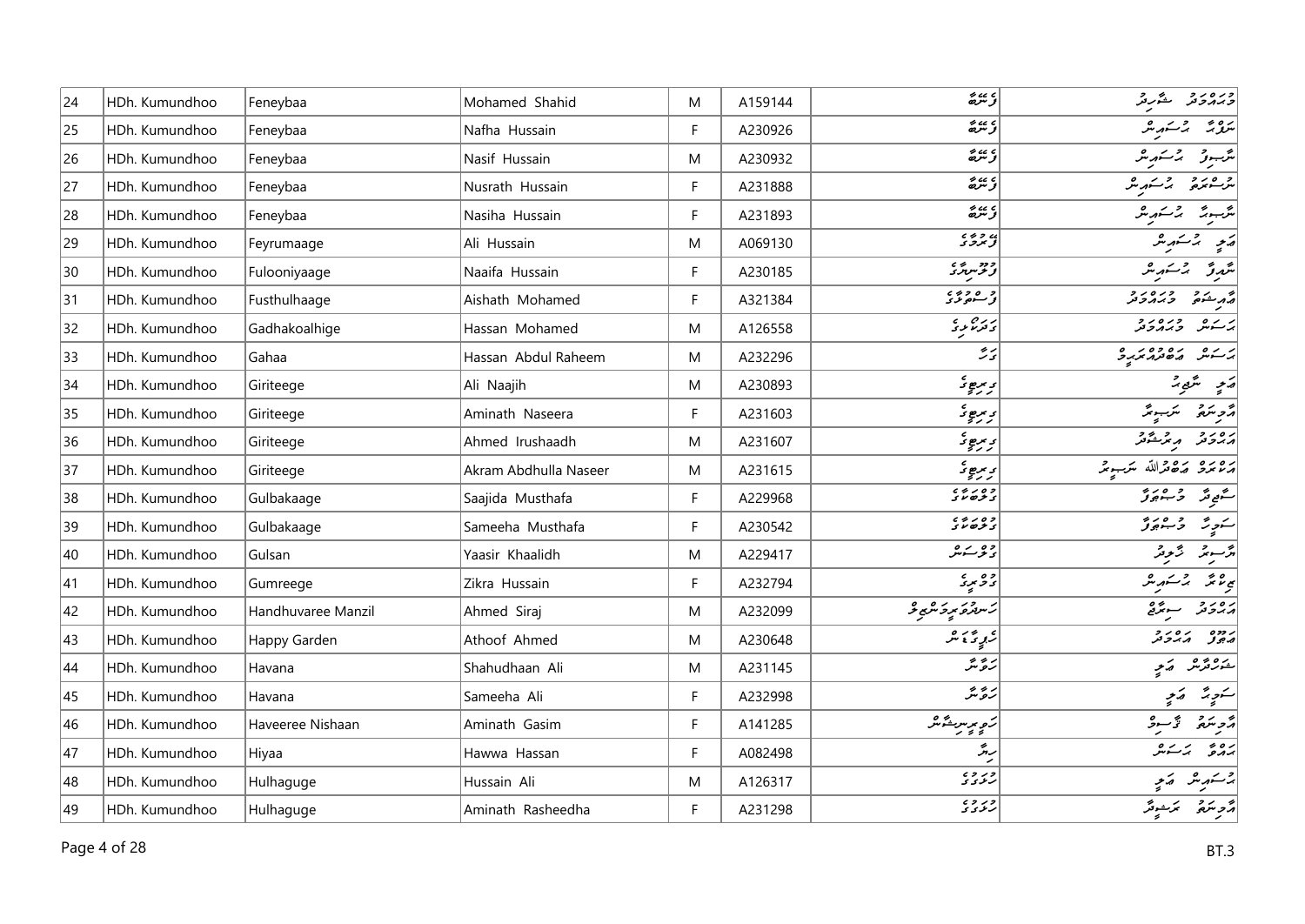| 50 | HDh. Kumundhoo | <b>Hundred Flower</b> | Ibrahim Ahsan         | M  | A232672 | ر ۵ ه ه ۵ ه ه و د و<br>رس نه مر نه توخره مر | رەپرىر دىن ئىر                                                   |
|----|----------------|-----------------------|-----------------------|----|---------|---------------------------------------------|------------------------------------------------------------------|
| 51 | HDh. Kumundhoo | Husnoo Villa          | Aishath Abdul Rahman  | F. | A111112 | ر مەمىر<br>ر سەمىرە بۇ                      | ر ه و ه ر ه د ه<br>پره تربر <del>ت</del> ربر تر<br>و<br>پر د شوې |
| 52 | HDh. Kumundhoo | Husnoo Villa          | Suha Abdul Rahman     | F. | A230969 | <sup>د</sup> ر مەددىدىگە                    | ر ه و ه د ه د ه<br>پره تر بر تر تر                               |
| 53 | HDh. Kumundhoo | Husnoo Villa          | Abdul Rahman Ali      | M  | A232109 | ج مەمبر <sub>ى</sub> ئۇ                     | גם כם גם כי הב                                                   |
| 54 | HDh. Kumundhoo | Husnoo Villa          | Waleeda Abdul Rahman  | F  | A232114 | ر مەير <sub>ى ب</sub> ۇ                     | ره وه ره د ه<br>پره تر پر <i>پر چ</i> س<br>ءَ وِتَرُ             |
| 55 | HDh. Kumundhoo | Huvadhumaage          | Mohamed Hussain       | M  | A073972 | و ر و د »<br>ر و ترتر <sub>ک</sub>          | ورەرو ئەسەر                                                      |
| 56 | HDh. Kumundhoo | Huvadhumaage          | Inaya Ahmed           | F  | A229989 | و ر و د ،<br>ره ترو د                       | پر شرش مرکز در د                                                 |
| 57 | HDh. Kumundhoo | Irudheymaage          | Adam Ali              | M  | A069047 | و دره بو د<br>در جولتور و                   | أزوه أرمي                                                        |
| 58 | HDh. Kumundhoo | Irudheymaage          | Ali Shamaam           | M  | A230935 | و پره پر پر<br>در موتور و ک                 | أرزمي المشروح                                                    |
| 59 | HDh. Kumundhoo | Jaufaraanaa           | Mohamed Ali           | M  | A231048 | ىر <i>دىن پى</i> گە                         | ورەرو كەي                                                        |
| 60 | HDh. Kumundhoo | Javaahirumaage        | Yaugoob Moosa         | M  | A062122 | پر څر پر چري<br>  پر ځر پر چر <sub>چر</sub> | ر دود و در ع                                                     |
| 61 | HDh. Kumundhoo | Jeezaa                | Mohamed Gasim         | M  | A085868 | ي<br>ي                                      | ورەرو گەسو                                                       |
| 62 | HDh. Kumundhoo | Jeezaa                | Lugman Mohamed        | M  | A230162 | يم پخ                                       | ووځ وره رو<br>مرتح شر وبرمان                                     |
| 63 | HDh. Kumundhoo | Jeezaa                | Assadh Mohamed        | M  | A230691 | م مح<br>مح                                  | ر قار ورەرد                                                      |
| 64 | HDh. Kumundhoo | Jeezaa                | Lahufa Mohamed Naeem  | F  | A230714 | ي <sub>ج</sub> پخ                           | رەپ درەرد شھرى                                                   |
| 65 | HDh. Kumundhoo | Jeezaa                | Haifa Mohamed         | F  | A309462 | ي<br>محي                                    | بروتر وبرودر                                                     |
| 66 | HDh. Kumundhoo | Kaamineepool          | Mariyam Kaamila       | F  | A233005 | ر<br>ئاپەسىز بىر                            | ويوره عمجدمى                                                     |
| 67 | HDh. Kumundhoo | Kaneerumaage          | Aminath Suneetha      | F  | A230535 | ر<br>مأسر پر ژی                             | ومحر متعرفة المستسبق                                             |
| 68 | HDh. Kumundhoo | Kashimaage            | Farhaan Abdul Hameed  | M  | A229743 | ر<br>ما موتژی                               | ر وو ما ما د ووړ د د                                             |
| 69 | HDh. Kumundhoo | Kashimaage            | Fauzan Abdul Hameed   | M  | A229749 | لأبرمجء                                     | ر د په مره ده د ر د                                              |
| 70 | HDh. Kumundhoo | Light Corner          | Saamiha Mohamed       | F  | A231008 | ائەرەم ئىر<br>-                             | ستورژ<br>و ره ر د<br><i>و پر</i> و تر                            |
| 71 | HDh. Kumundhoo | Maafarivaage          | Hashim Usman          | M  | A095101 | ۇ ئەر بەر<br>3 ئەرمۇ ئ                      | گرشو د<br>و و پر عر                                              |
| 72 | HDh. Kumundhoo | Maafarivaage          | Abdulla Usman         | M  | A229706 | ۇ ئەسرەتى<br>مەس                            | ەھىراللە<br>و و پر مر<br>مرفر <del>پ</del> ر                     |
| 73 | HDh. Kumundhoo | Maafolheyge           | Ibrahim Abdul Gayyoom | M  | A143067 | په پوړ، ،<br>و تو لر و                      | ەرھەترىر <sup>ى</sup>                                            |
| 74 | HDh. Kumundhoo | Madavelige            | Mohamed Adam          | M  | A150127 | ر ر ،<br>  <del>ر</del> ، حر بر             | و رە ر د<br><i>د بە</i> پەر<br>پژ <sub>گر</sub> ه<br>د ترو       |
| 75 | HDh. Kumundhoo | Mahaasinu             | Jinaadh Adam          | M  | A231252 | ئەش <sup>ىر</sup> سەيتى<br>مەسر             | يې سرگټر کې تر تر تر تر تر                                       |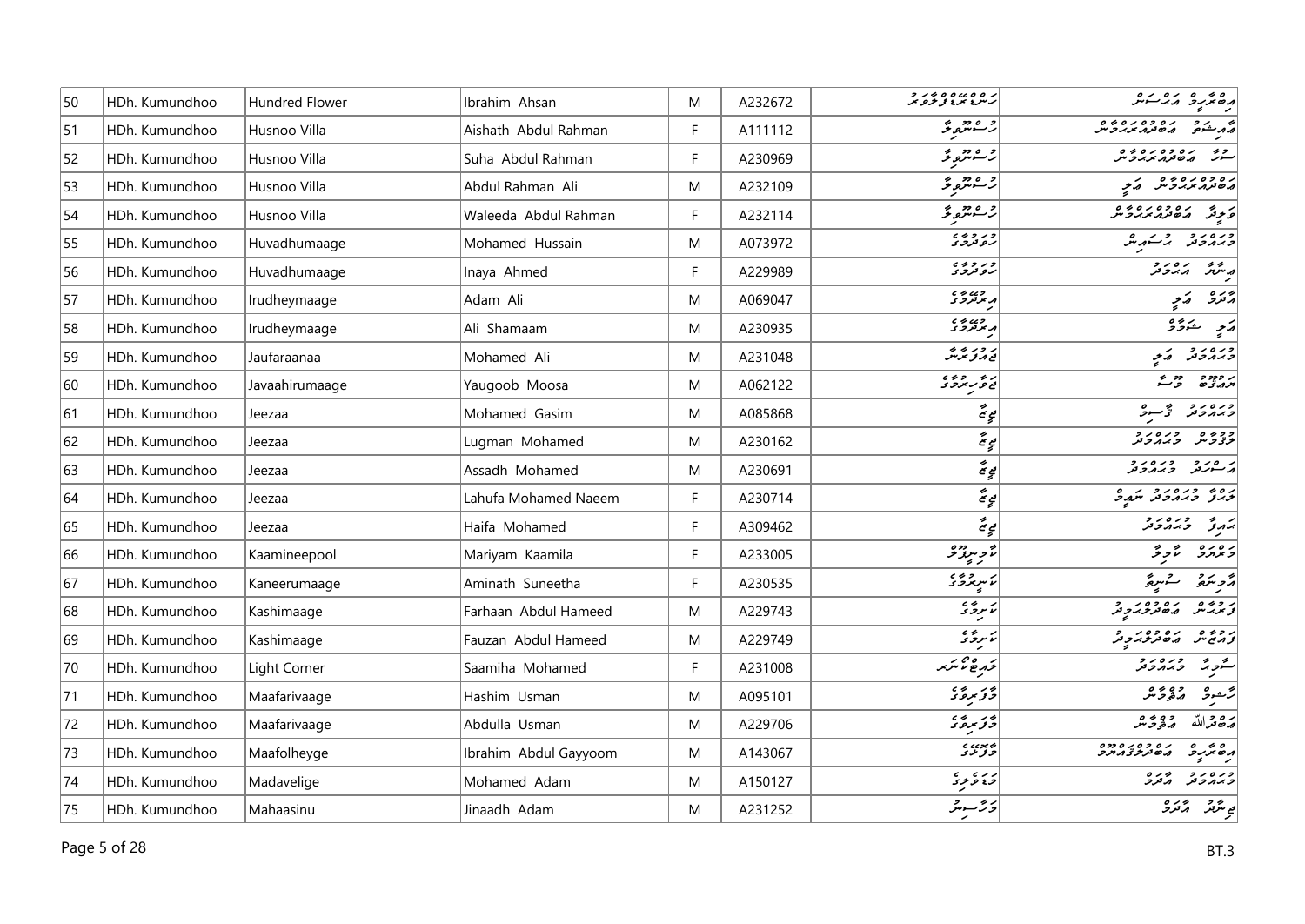| 76  | HDh. Kumundhoo | Manan           | Aishath Gasim                     | F         | A027260 | ىر بەر<br>جەنىزىىر                                                                       | $\frac{1}{2}$<br>$\frac{1}{2}$<br>$\frac{1}{2}$<br>$\frac{1}{2}$<br>$\frac{1}{2}$<br>$\frac{1}{2}$<br>$\frac{1}{2}$<br>$\frac{1}{2}$<br>$\frac{1}{2}$<br>$\frac{1}{2}$ |
|-----|----------------|-----------------|-----------------------------------|-----------|---------|------------------------------------------------------------------------------------------|------------------------------------------------------------------------------------------------------------------------------------------------------------------------|
| 77  | HDh. Kumundhoo | Manzil          | Fathmath Luha                     | F         | A231244 | ۇ ئىرى ۋ                                                                                 | و ده دو                                                                                                                                                                |
| 78  | HDh. Kumundhoo | Meadows         | Ahmed Mufeed Ali                  | M         | A051143 | $\overset{o}{\mathcal{E}} \overset{o}{\mathcal{E}} \overset{c}{\mathcal{S}}$             | ره رو د و د کرد ک                                                                                                                                                      |
| 79  | HDh. Kumundhoo | <b>Meadows</b>  | <b>Fahraas Ahmed Mufeed</b>       | M         | A231116 | $\overset{o}{\underset{\smile}{\mathcal{E}}}\overset{o}{\underset{\smile}{\mathcal{E}}}$ | נו מים גוונדי קבית.<br>צווי מ"א ה"גבית בקבית                                                                                                                           |
| 80  | HDh. Kumundhoo | Milaafaru       | Fathimath Samhaa Abdul<br>Latheef | F         | A375843 | ج نَحْرَى تَرُ                                                                           | و دو ده و ده ده ده ده و                                                                                                                                                |
| 81  | HDh. Kumundhoo | Moosumbahaaru   | Hamdhaan Hussain                  | ${\sf M}$ | A229492 | و وه ده د                                                                                | رەپەر برىتىرىر                                                                                                                                                         |
| 82  | HDh. Kumundhoo | Moosumbahaaru   | Hadhimath Hussain                 | F         | A231258 | دو وه رو د<br>و سرو <i>ه ر</i> بر                                                        | كحدرة بالتمهير                                                                                                                                                         |
| 83  | HDh. Kumundhoo | Moosun          | Ali Ibrahim                       | ${\sf M}$ | A144527 | دد حمير                                                                                  |                                                                                                                                                                        |
| 84  | HDh. Kumundhoo | Morning Vaadhee | Ali Mohamed                       | M         | A119554 | <i>ءِ سر سري</i> گرمي                                                                    | أور وبرودرو                                                                                                                                                            |
| 85  | HDh. Kumundhoo | Morning Vaadhee | Miraasa Ali                       | F         | A231254 | م<br>د سر سر محمد محمد محمد الله                                                         |                                                                                                                                                                        |
| 86  | HDh. Kumundhoo | Muiythoshige    | Muneera Ali                       | F         | A122444 | و ه بر پر<br>حرمو مړي                                                                    |                                                                                                                                                                        |
| 87  | HDh. Kumundhoo | Muiythoshige    | Ali Aboobakuru                    | M         | A122460 | و ه بر پر<br>حرمو مړي                                                                    |                                                                                                                                                                        |
| 88  | HDh. Kumundhoo | Muiythoshige    | Ibrahim Aboobakur                 | M         | A131161 | و ه بر پر<br>حرم <i>و م</i> ر <sub>ک</sub>                                               | ەھ ئۈر ۋ<br>77777                                                                                                                                                      |
| 89  | HDh. Kumundhoo | Muringu         | Mohamed Waheed                    | M         | A025709 | 3 برسر                                                                                   | ورەر دىر د                                                                                                                                                             |
| 90  | HDh. Kumundhoo | Muringu         | Ahmed Waheed                      | M         | A101160 | 3 مرسر ح                                                                                 | גפיב בגב                                                                                                                                                               |
| 91  | HDh. Kumundhoo | Narugis Villa   | Nooh Yoosuf                       | M         | A070264 | ىئەتترى <sub>ر</sub> سىن <sub>قو</sub> قە                                                | دده دد ده<br>سربر مرسو                                                                                                                                                 |
| 92  | HDh. Kumundhoo | Narugis Villa   | Ahmed Affanu                      | M         | A230501 | ىئر <i>پرېمو</i> سىنتو ئى                                                                | أرەر دە دەر                                                                                                                                                            |
| 93  | HDh. Kumundhoo | Nasrussabaa     | Bassama Ali                       | F         | A231539 | ر ۱۵۶۵ کړي<br>سرب عرور ښورت                                                              | لەر ئەختىر كەبچە                                                                                                                                                       |
| 94  | HDh. Kumundhoo | Nasrussabaa     | Ahmed Sujau                       | ${\sf M}$ | A231546 | ىر مەم 20 مەك                                                                            | ره رح و در<br>درگار در سونق                                                                                                                                            |
| 95  | HDh. Kumundhoo | New Life        | Aasiyath Laila                    | F         | A248980 | سرمز ځرمر ژ                                                                              | ة سوة وَرِدْ                                                                                                                                                           |
| 96  | HDh. Kumundhoo | New Roze        | Raufa Ibrahim                     | F         | A230941 | $\frac{202}{200}$                                                                        | أبروز رەبرىر                                                                                                                                                           |
| 97  | HDh. Kumundhoo | Nooraaneemaage  | Aminath Abdul Kareem              | F         | A050375 | دو پر پره<br>سرچرسو د                                                                    | ה נדי נסיפסני ס                                                                                                                                                        |
| 98  | HDh. Kumundhoo | Nooraaneemaage  | Abdul Hakeem Abdul Kareem         | M         | A077791 | دو پر پره<br>سرپر سرچري                                                                  | נפכפי פי נפכפי פי<br>הסתיקי הסתינות                                                                                                                                    |
| 99  | HDh. Kumundhoo | Nooralee Villa  | Mohamed Ali                       | M         | A078539 | لترىر پر پەر<br>كەنتىرىسى                                                                | ورەرد كەي                                                                                                                                                              |
| 100 | HDh. Kumundhoo | Nooraleege      | Mohamed Ahmed                     | M         | A025060 | دور<br>مرتز پور                                                                          | כנסנכ נסנכ<br>כגהכת הגבת                                                                                                                                               |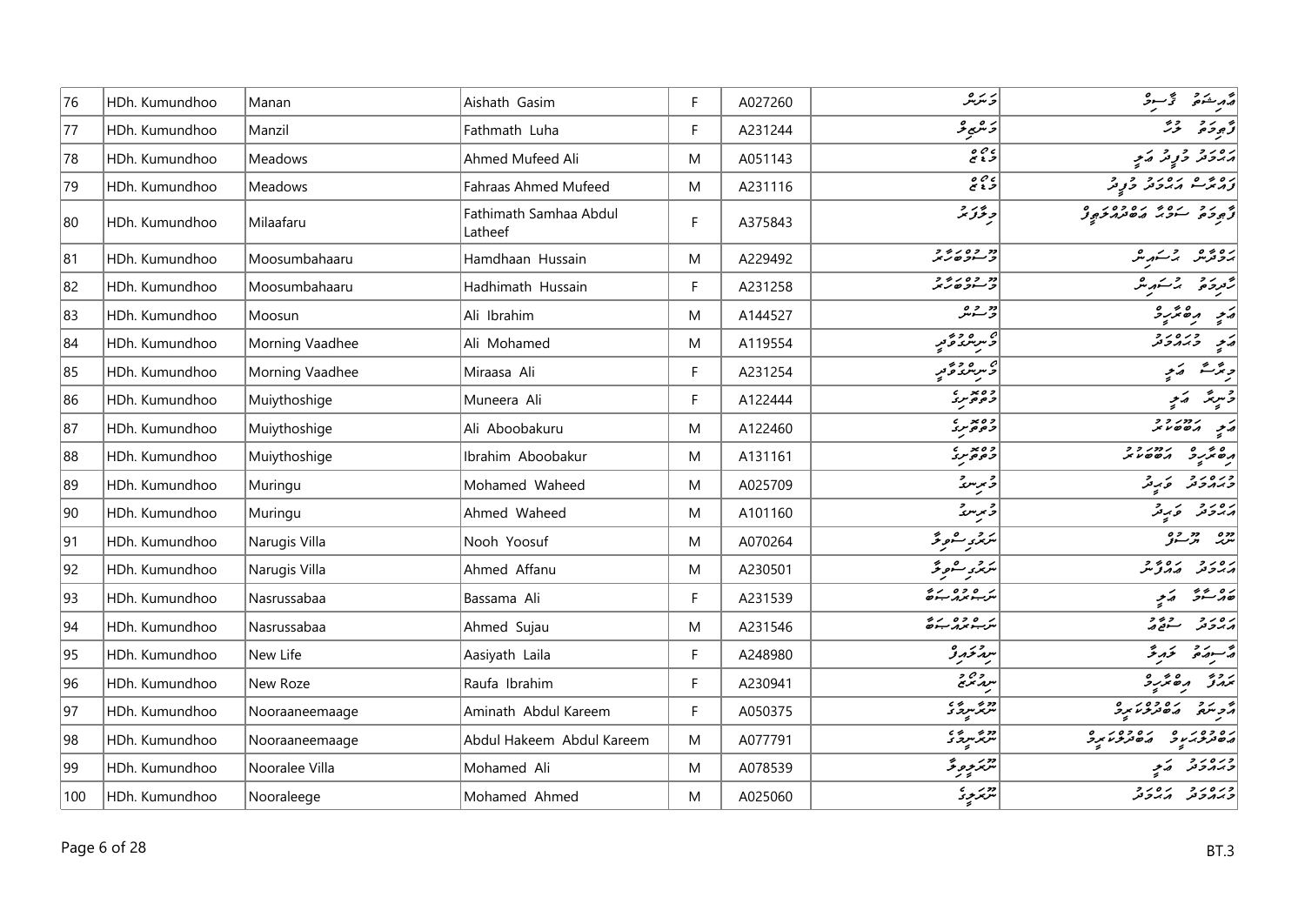| 101 | HDh. Kumundhoo | Nooreege         | Khadheeja Salih           | F           | A229768 | دد<br>مترسری                         | زَمِرِجَ --ِدُوِرُ                                                 |
|-----|----------------|------------------|---------------------------|-------------|---------|--------------------------------------|--------------------------------------------------------------------|
| 102 | HDh. Kumundhoo | Noorul Aabaadh   | Mohamed Solih             | M           | A082532 | دد د ه ه ه و د<br>سرپر پر ځه تر      | ورەرو ئېچ                                                          |
| 103 | HDh. Kumundhoo | Noorul Aabaadh   | Fathimath Sathula Mohamed | F           | A230506 | دد د ه ه په د<br>سربر پر ځه تر       | و د د د دو دره د د                                                 |
| 104 | HDh. Kumundhoo | Noorul Aabaadh   | Raslaa Mohamed            | F           | A230509 | دد د ه ه بر د<br>سربر پره تعر        | ىر قەشق ئەرەر دەرد                                                 |
| 105 | HDh. Kumundhoo | Noovilla ge      | Hassan Ibrahim            | M           | A232251 | دد<br>سره څري                        | بَرَسَمْنُ مِرْھَ بَرْبِرْدُ                                       |
| 106 | HDh. Kumundhoo | Orchidmaage      | Ali Shameem               | M           | A229585 |                                      | أركمتم المستورد                                                    |
| 107 | HDh. Kumundhoo | Orchidmaage      | Ahmed Mohamed             | M           | A230985 | ه وه وه<br>د سره <del>د</del> د      | و ر ه ر و<br><i>و پر</i> پر تر<br>بر 2 د ج<br>مربر <del>5</del> فر |
| 108 | HDh. Kumundhoo | Rabeeuge         | Naila Hassan              | F           | A229879 | پر چوه د                             | لتمرق الاستانر                                                     |
| 109 | HDh. Kumundhoo | Rabeeuge         | Aminath Hassan            | F           | A229881 | بروء                                 | ړٌ پر سَر پر کاملا                                                 |
| 110 | HDh. Kumundhoo | Raiybageechaage  | Samiya Ibrahim            | $\mathsf F$ | A232270 | ره در پره<br>بروه <sub>کړ</sub> نو د | ستمرش<br>برە ئۆرۈ                                                  |
| 111 | HDh. Kumundhoo | Randhoadhi       | Faheema Hassan            | F           | A232966 | برهيرمر                              | $\frac{1}{\sum\limits_{i=1}^{n}j_i}$<br>برَسەمىر                   |
| 112 | HDh. Kumundhoo | Randhoadhi       | Nadiya Hassan             | F           | A232968 | ابرءة                                | لترفرانش الكاسكالل                                                 |
| 113 | HDh. Kumundhoo | Randhoadhi       | Nashidha Hassan           | F           | A232970 | برەجر                                | برسەمىر<br>مگرىشوتگر<br>مر                                         |
| 114 | HDh. Kumundhoo | Ranmuiyge        | Ibrahim Salih             | M           | A011392 | ر ۵ و ۵ و<br>برنتر <del>و</del> تو ی | ەرھەترىر <sup>ى</sup><br>سەّمەر                                    |
| 115 | HDh. Kumundhoo | Raveena          | Adam Naseer               | M           | A050899 | ىئەءپەتتر                            | أوره مرسومر                                                        |
| 116 | HDh. Kumundhoo | Raveena          | Ali Shuaib                | M           | A229487 | برَءٍ بَرَّ                          |                                                                    |
| 117 | HDh. Kumundhoo | Raveena          | Fathimath Rishfa          | F           | A229489 | ىر<br>مۇ <sub>س</sub> چە مىگر        | و مر د<br>گرمونه م<br>ىرىشۇ<br>ب                                   |
| 118 | HDh. Kumundhoo | Raveena          | Rashfa Adam               | F           | A231245 | ىئەء بىگە                            | بزيشوش<br>پر ہ<br>مرکز                                             |
| 119 | HDh. Kumundhoo | Regal            | Mohamed Moosa             | M           | A125214 | ىپرىز بۇ                             | ورەر دور                                                           |
| 120 | HDh. Kumundhoo | Regal            | Ahmed Reeshan             | M           | A334294 | ىپرىمىگە                             | أرەر ئەيشەر                                                        |
| 121 | HDh. Kumundhoo | Roanuge          | Ali Ibrahim               | M           | A048659 | ہ و ،<br>برس                         |                                                                    |
| 122 | HDh. Kumundhoo | Roanuge          | Hussain Rameez            | M           | A130411 | ہ و ،<br>برسر                        | بر سنهر مرکز بر دید                                                |
| 123 | HDh. Kumundhoo | Ruhkara          | Ahmed Ali                 | M           | A232711 | د ه ر ر<br>مرد با مر                 | رەرد كەي                                                           |
| 124 | HDh. Kumundhoo | Sansan           | Mueen Majid               | M           | A230902 | ئەنگەرى <i>ش</i>                     | و مه گه د گرونگر<br>موس                                            |
| 125 | HDh. Kumundhoo | Seedhee Villa    | Hafeeza Umar              | $\mathsf F$ | A230477 | سەدرە ئۇ<br><u>ئەس</u> ىر            | برَوٍ پُر<br>ەرىر                                                  |
| 126 | HDh. Kumundhoo | Shareefaa Manzil | Adam Naseer               | M           | A115697 | ىش <i>ە پرۇ دى</i> گىرى ئى           | أروده الكرسوند                                                     |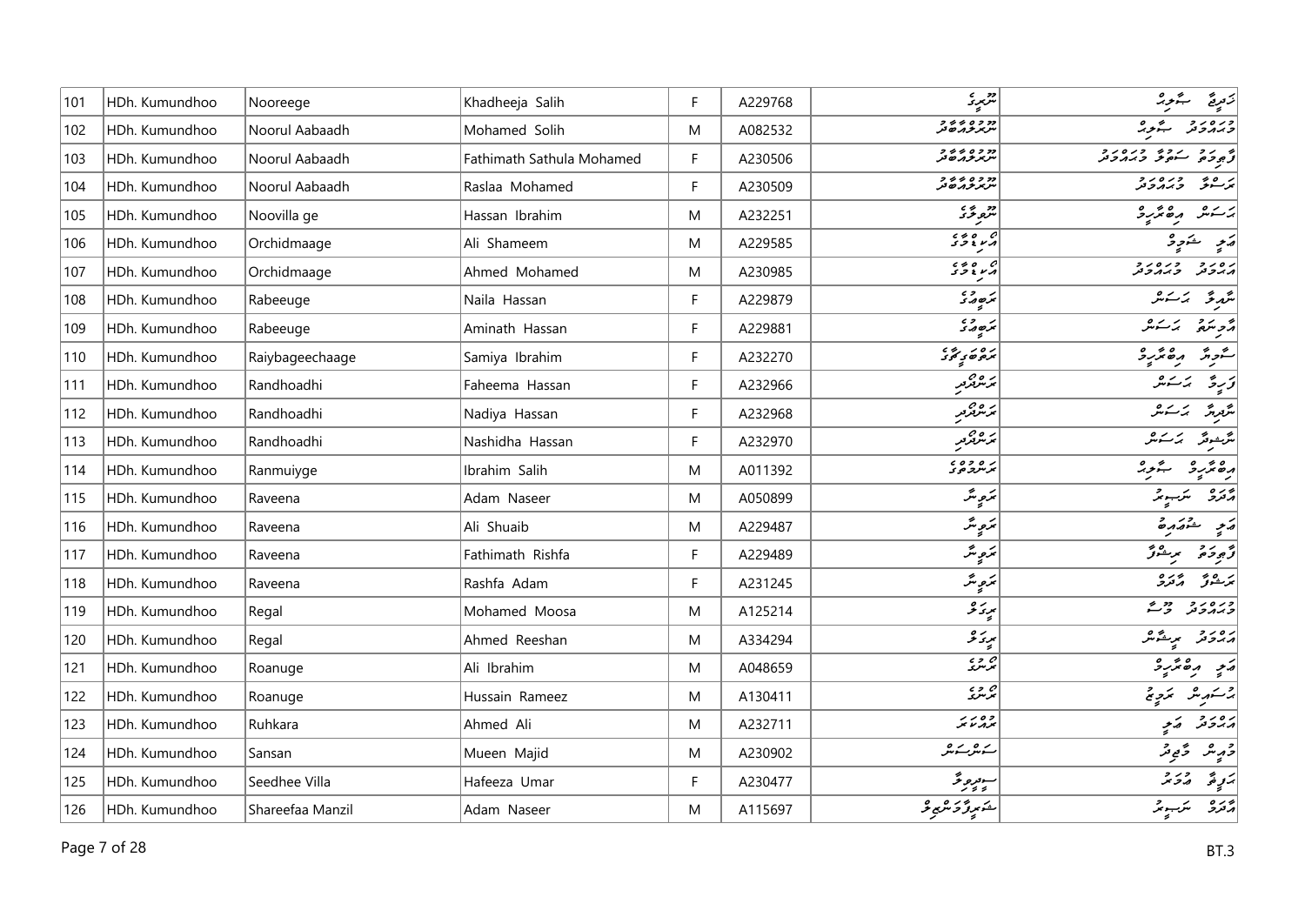| 127 | HDh. Kumundhoo   | Soamaa            | Ahmed Rasheed Adam   | M  | A049183 | مشوتح                                          | ره د د کرخونگر مرکزی                                    |
|-----|------------------|-------------------|----------------------|----|---------|------------------------------------------------|---------------------------------------------------------|
| 128 | HDh. Kumundhoo   | Soamaa            | Rahma Adam           | F  | A230636 | حيز                                            | ره په په ده<br>بربرد گرور                               |
| 129 | HDh. Kumundhoo   | Sun Set           | Aishath Abdul Gafoor | F  | A112402 | ے م <i>ثر کے مج</i>                            |                                                         |
| 130 | HDh. Kumundhoo   | Sun Set           | Aminath Abdulla      | F. | A231588 | ے م <i>ثر ب</i> ے صح                           | وحريتهم وكالحدالله                                      |
| 131 | HDh. Kumundhoo   | Sun Set           | Adam Abdulla         | Μ  | A231592 | سەمىر يەھ                                      | وتره وكامرالله                                          |
| 132 | HDh. Kumundhoo   | Sunflower         | Easa Mohamed         | M  | A232629 | ر په وور و<br>سرمبر څونو                       | ار مشتر<br>ا<br>و ره ر د<br><i>د ب</i> رگرفر            |
| 133 | HDh. Kumundhoo   | Sunlight          | Mushayyir Ali        | Μ  | A232695 | سەمىزىرغ                                       | و دورو کړ                                               |
| 134 | HDh. Kumundhoo   | Sunlight Villa    | Shahidha Ibrahim     | F  | A130694 | يەشرىئەر ھ <sub>ى ب</sub> ۇ                    | شرير رەبررو                                             |
| 135 | HDh. Kumundhoo   | Thoibaa           | Nisfa Musthafa       | F  | A231241 | ببزرة                                          | سرسوش ورمانه                                            |
| 136 | HDh. Kumundhoo   | Ujaalage          | Ubaidulla Hassaan    | Μ  | A124580 | و ۶ پر د<br>پر تع مو ی                         | وتحصر فدالله بروكر                                      |
| 137 | HDh. Kumundhoo   | Ujaalage          | Ali Yoosuf           | M  | A229711 | و ۵ ۵ ز<br>پرې مرد                             | $\begin{vmatrix} 0 & 2 & 2 \\ 3 & -2 & 2 \end{vmatrix}$ |
| 138 | HDh. Kumundhoo   | Ujaalage          | Ahusan Ali           | M  | A230396 | و ۵ ۵ ر<br>پر تع مر و                          | بره په په په په                                         |
| 139 | HDh. Kumundhoo   | Ujaalage          | Zeenath Ali          | F  | A230752 | و ۵ ۵ م<br>  در ح مر د                         | پې سره په کړې                                           |
| 140 | HDh. Kumundhoo   | Vaijeheyge        | Mamdhooha Adam       | F. | A124451 |                                                | رەددە پرە                                               |
| 141 | HDh. Kumundhoo   | Vaimatheege       | Aishath Mohamed      | F  | A102993 | ۇ مەر ئەم<br>ئ                                 | و دره دره دره<br>درخوم وبرود                            |
| 142 | HDh. Kumundhoo   | Vaimatheege       | Aminath Mohamed      | F  | A149372 | ى<br>مۇر خ <sub>ەم</sub> ى                     | 21012 2121                                              |
| 143 | HDh. Kumundhoo   | Vaimatheege       | Ibrahim Gasim        | M  | A229307 | ئەر ئەم <sub>ۇ</sub> ئ                         | ەھترىرى ئ <sup>ې</sup> سىرى<br>رەھترىرى ئ               |
| 144 | HDh. Kumundhoo   | Violet Villa      | Saheena Hassan       | F  | A230608 | ۇ بر ۋە مۇ<br>مەر ئۇھ                          | $\frac{1}{2\sqrt{2}}$                                   |
| 145 | HDh. Kumundhoo   | Zamaaneege        | Ali Siraj            | M  | A230846 | ىر ئ <sup>ە</sup> سىرى<br>ئ                    | أوسمع المسترجين                                         |
| 146 | HDh. Kumundhoo   | Zamaaneege        | Hussain Mohamed      | M  | A230848 | ئە ئەسرى<br>ئ                                  | وكرمر ورورو                                             |
|     | HDh. Kunburudhoo |                   |                      |    |         |                                                |                                                         |
| 147 | HDh. Kunburudhoo | Mehefil           | Fathimath Huzaifa    | F  | A098844 | د ئرو و                                        | رُّمُودَةْ رُبَّ رُوَّ                                  |
|     | HDh. Maavaidhoo  |                   |                      |    |         |                                                |                                                         |
| 148 | HDh. Maavaidhoo  | Fusvilaage        | Mohamed Shafeeg      | M  | A226573 | ۇ ش <sub>ى</sub> رىچى                          | ورەر د شرژ                                              |
| 149 | HDh. Maavaidhoo  | Fusvilaage        | Juwaidha Ibrahim     | F  | A228331 | ۇ ش <sub>ەرى</sub> دى<br>ك                     | ە ئەتەر ۋ<br>قرى كەرىتر<br>م                            |
| 150 | HDh. Maavaidhoo  | Sithaaraa Vaadhee | Aminath Abdulla      | F  | A122277 | سوە ئەڭرىقىمىيە<br>سوە ئىزىق <sup>ى</sup> مىيە | مُحرَّسَهِ مَصْعَراللّه                                 |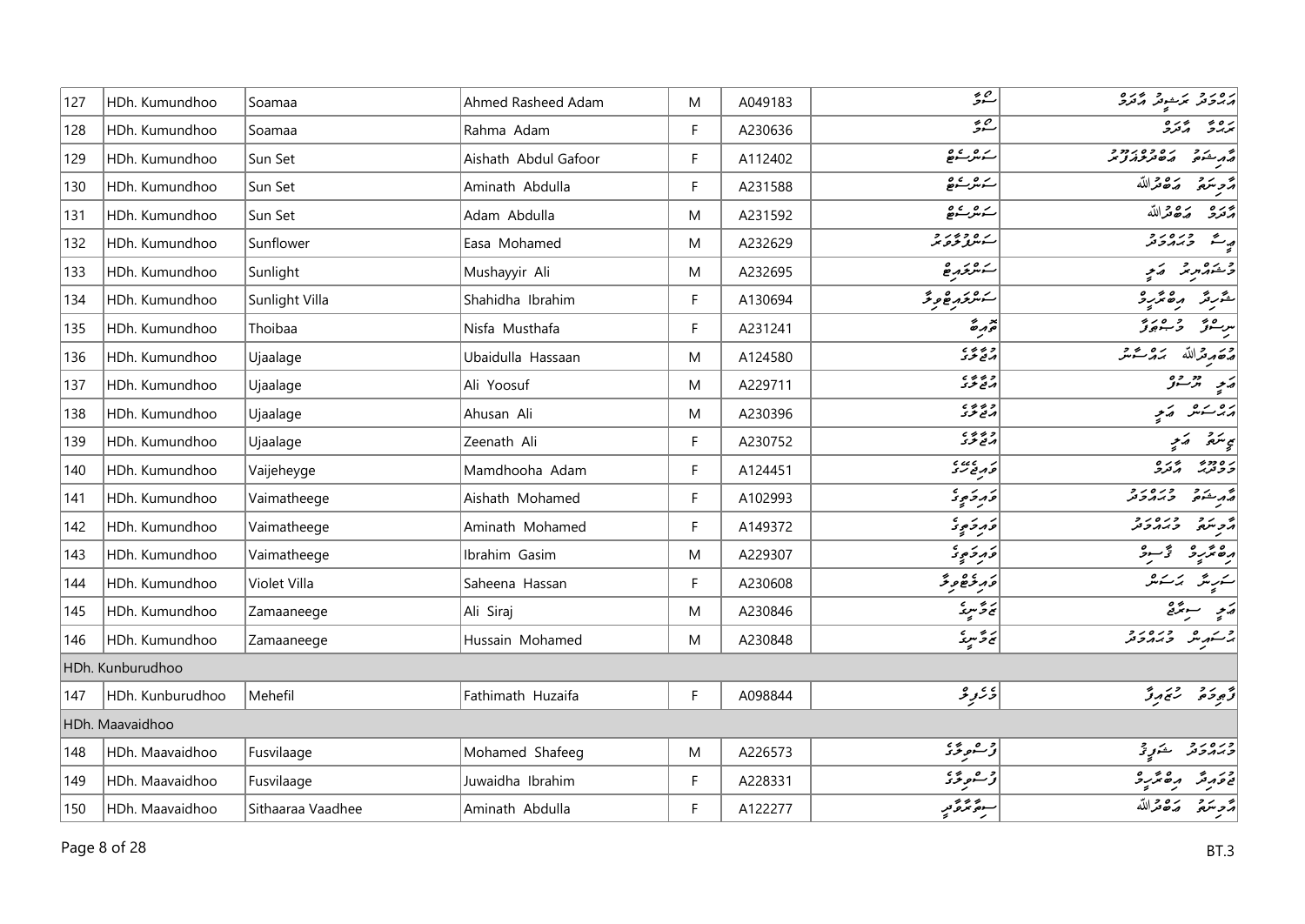| 151 | HDh. Maavaidhoo     | Sithaaraa Vaadhee | Nasreena Abdulla       | F         | A146717 | سى <i>دەڭ تېرەڭ تېر</i>         | ىترىشمىيىتر كەھ قراللە                        |
|-----|---------------------|-------------------|------------------------|-----------|---------|---------------------------------|-----------------------------------------------|
| 152 | HDh. Maavaidhoo     | Sithaaraa Vaadhee | Aishath Abdulla        | F         | A225946 | ۔ پر پر پر<br>سره پر پر تو      | مُ مِسْوَمٍ مَصْعَرِ اللَّهِ                  |
| 153 | HDh. Maavaidhoo     | Sithaaraa Vaadhee | Rishma Abdullah        | F         | A354537 | پەر بۇ ئۆگەر<br>بەر ئىمرىرگە بو | سيشقر ضقائدالله                               |
| 154 | HDh. Maavaidhoo     | Thuni Veli        | Salma Ibrahim          | F.        | A069187 | ومحسرة و                        |                                               |
| 155 | HDh. Maavaidhoo     | Thuni Veli        | Ahmed Abdul Raheem     | M         | A069443 | ومجسرة و                        | پروژبر                                        |
|     | HDh. Nolhivaranfaru |                   |                        |           |         |                                 |                                               |
| 156 | HDh. Nolhivaranfaru | Aabin             | Jaufar Ali             | ${\sf M}$ | A054980 | اړځوینګ                         | لماه وماتر وكالمحر                            |
| 157 | HDh. Nolhivaranfaru | Aabin             | Ahmed Imran            | M         | A120926 | ړ<br>مړينې                      | ره رو در وره د                                |
| 158 | HDh. Nolhivaranfaru | Aabin             | Sameera Ali            | F         | A151384 | أرمض                            | سکونگر کرم<br>سکونگر کرم<br>سمبرنگر کرفرگرنگر |
| 159 | HDh. Nolhivaranfaru | Aabin             | Sheereena Usman        | F         | A315121 | أرموسر                          |                                               |
| 160 | HDh. Nolhivaranfaru | Aabin             | Khadheeja Mohamed      | F         | A321278 | اړڻو پر                         | ر<br>ترمړنج<br>و ر ه ر د<br>تر پر پر تر       |
| 161 | HDh. Nolhivaranfaru | Aabin             | Sharugiyya Ali         | F         | A321280 | ړ<br>مړ                         | شەرىمە كەم                                    |
| 162 | HDh. Nolhivaranfaru | Aabin             | Mariyam Ali            | F         | A321286 | أرمضه                           | وبروره وكمع                                   |
| 163 | HDh. Nolhivaranfaru | Aabin             | Sharuma Ali            | F         | A336247 | اړځوینګ                         | التذبرة الأبح                                 |
| 164 | HDh. Nolhivaranfaru | Aafas             | Safiya Moosa           | F         | A225598 | د ئەز ب                         | الشروش وحسة                                   |
| 165 | HDh. Nolhivaranfaru | Aafas             | Shaany Abdulla Shareef | F         | A229379 | ېز مه                           | شمس مَـــومَّــاللَّهُ شَمَــومِّـرَّ         |
| 166 | HDh. Nolhivaranfaru | Aahama            | Ali Adam               | M         | A131209 | پرسر                            | $rac{1}{2}rac{1}{2}$                          |
| 167 | HDh. Nolhivaranfaru | Aahama            | Haseena Abdulla        | F         | A225312 | پرسر                            | ترسومتر كانقاقلله                             |
| 168 | HDh. Nolhivaranfaru | Aahama            | Mariyam Sahula         | F         | A227052 | پرسر                            | رەرە سەرەپچ                                   |
| 169 | HDh. Nolhivaranfaru | Aahama            | Aishath Simla          | F         | A227059 | بزرجه                           | وكرمشكم سوقر                                  |
| 170 | HDh. Nolhivaranfaru | Aahiya            | Mohamed Hussain        | M         | A094478 | رمبر پر                         | כנסגב באתים                                   |
| 171 | HDh. Nolhivaranfaru | Aakaas Manzil     | Mohamed Hussain        | M         | A102054 | ۇ ئۇ شەنزىرى بۇ                 | ورەرو ورىدىگ                                  |
| 172 | HDh. Nolhivaranfaru | Aakaas Manzil     | Shazuleena Mohamed     | F         | A266780 | <br>  پرتا شوئے مقربے مح        | گەنج پەش كەندە بەر                            |
| 173 | HDh. Nolhivaranfaru | Aakaas Manzil     | Sadhuma Mohamed        | F         | A369852 | ۇ ئۇ شەخەتترىپ تى               | ر ده دره دو                                   |
| 174 | HDh. Nolhivaranfaru | Aazaadhu          | Shaheem Ahmed          | M         | A225240 | پر بر حر<br>در سی تعر           | هنرپر پر پر در                                |
| 175 | HDh. Nolhivaranfaru | Aazaadhu          | Azraa Ahmed            | F.        | A229345 | پر پیچ تعر                      | $7.01$ $7.00$                                 |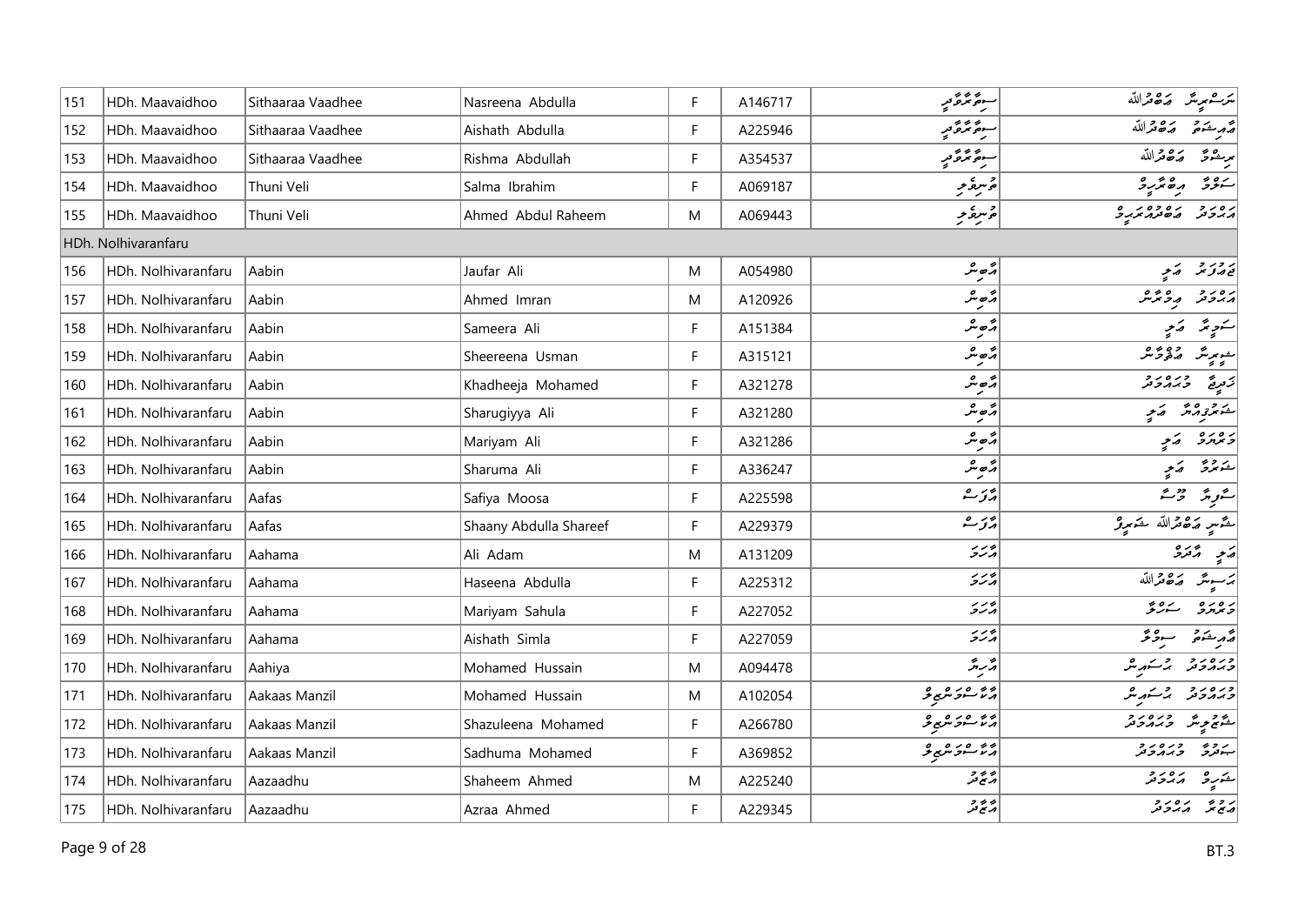| 176 | HDh. Nolhivaranfaru | Ahimaage    | Mohamed Giyas Hussain | M  | A354814 | پرېږي                                                              | ورەرو پەرم جىسكىرىش                    |
|-----|---------------------|-------------|-----------------------|----|---------|--------------------------------------------------------------------|----------------------------------------|
| 177 | HDh. Nolhivaranfaru | Alamaage    | Hussain Mohamed       | M  | A051922 | ر ر بر »<br>در تر ژ د                                              | 2000 - 2000 م<br>  مرکبه مردم در در د  |
| 178 | HDh. Nolhivaranfaru | Alamaage    | Jeeza Ali             | F. | A076122 | ر ر د »<br>پرنوری                                                  | ي تھ جو                                |
| 179 | HDh. Nolhivaranfaru | Alamaage    | Hudhuna Hussain       | F. | A244744 | ر ر ه ،<br>پرنوبری                                                 | دوم حسکم میگر                          |
| 180 | HDh. Nolhivaranfaru | Alaska      | Ahmed Tholaal         | M  | A227015 | ەبەرەپچ                                                            | رەر دىرە                               |
| 181 | HDh. Nolhivaranfaru | Alfa        | Ali Shareef           | M  | A064520 | پر ویچ                                                             | أەيم سىمبر                             |
| 182 | HDh. Nolhivaranfaru | Alivaage    | Mohamed Adam          | M  | A072475 | پر وي                                                              | وره رو په ده<br>وبرمرونر مرتزح         |
| 183 | HDh. Nolhivaranfaru | Amaaz       | Hassan Abdulla        | M  | A226207 | $\overset{\circ}{\tilde{\mathscr{S}}}\overset{\circ}{\mathscr{A}}$ | تركيش مكافقرالله                       |
| 184 | HDh. Nolhivaranfaru | Amaaz       | Maryam Reema          | F  | A269020 | رپه ه                                                              | ويوره<br>سورگر<br>په                   |
| 185 | HDh. Nolhivaranfaru | Anbareege   | Afeefa Hussain        | F. | A352780 | پر شرکھ سر ج                                                       | أەروژ بر شامرىش                        |
| 186 | HDh. Nolhivaranfaru | Annaaruge   | Mohamed Abdul Raheem  | M  | A040771 | ر ه پژو ،<br>مرس پرې                                               | כנסנכ נסכסנים                          |
| 187 | HDh. Nolhivaranfaru | Asareege    | Mohamed Adnan         | M  | A064601 | ېر کے بیری<br>م                                                    | وره رو دوره<br><i>و برم</i> وتر مقرش   |
| 188 | HDh. Nolhivaranfaru | Asia        | Mariyam Rasheeda      | F  | A079614 | ينا<br>مرڪبونر                                                     | رەرە يرَجعَر                           |
| 189 | HDh. Nolhivaranfaru | $ A$ sia    | Aishath Rasheeda      | F  | A144124 | ە ئەھەدىگە<br>م                                                    | كمركو كركو                             |
| 190 | HDh. Nolhivaranfaru | $ A$ sia    | Khadheeja Hussain     | F  | A225078 | ي<br>مر شودگر                                                      | زَمِيعٌ بِرْسَهِ مِرْ مِرْ             |
| 191 | HDh. Nolhivaranfaru | $ A$ sia    | Ahmed Ashraf          | M  | A225087 | ي شورگر<br>م                                                       | رەرد كەشىر<br>مەردىس كەشەير            |
| 192 | HDh. Nolhivaranfaru | Asia        | Fathimath Rasheedha   | F  | A225093 | ا پژے پر<br>ا                                                      | ومجوده بمشوش                           |
| 193 | HDh. Nolhivaranfaru | Athamaage   | Ali Naseer            | M  | A125617 | ر ر د »<br>پره د د                                                 | ەكىيە سىكىسىدىكى<br>مەكسىسى سىكىسىدىكى |
| 194 | HDh. Nolhivaranfaru | Athamaage   | Shameema Ahmed        | F  | A162091 | ر ر د »<br>د ه د د                                                 | شكور كالمردور                          |
| 195 | HDh. Nolhivaranfaru | Athamaage   | Gaseema Ahmed         | F  | A321253 | ر ر » ><br>د ه د د                                                 | ى<br>تۈسىۋىتى<br>ەردە                  |
| 196 | HDh. Nolhivaranfaru | Baani       | Ibrahim Ali           | M  | A102564 | ځ سر<br>خ                                                          |                                        |
| 197 | HDh. Nolhivaranfaru | Baani       | Aishath Ali           | F  | A129003 | اقحسر                                                              | وأرشكم وكمع                            |
| 198 | HDh. Nolhivaranfaru | Baani       | Fathimath Ali         | F  | A302412 | ځ سر                                                               | و محمد الله من الله من الله من         |
| 199 | HDh. Nolhivaranfaru | Bageechaage | Ibrahim Naafiz        | M  | A224993 | ر<br>نه پ <sup>ه</sup> د ک                                         | متَّرُبِّح<br>د ۱۵ تر رد<br>د          |
| 200 | HDh. Nolhivaranfaru | Bageechaage | Mohamed Samyh         | M  | A225189 | <br>  ته په تمرۍ                                                   | و ره ر و<br>و پرو تر                   |
| 201 | HDh. Nolhivaranfaru | Banafsaage  | Madeeha Adam          | F. | A043717 | ە ئىروپىچ                                                          | دَ پِرِ بَهِ اللہ وارد                 |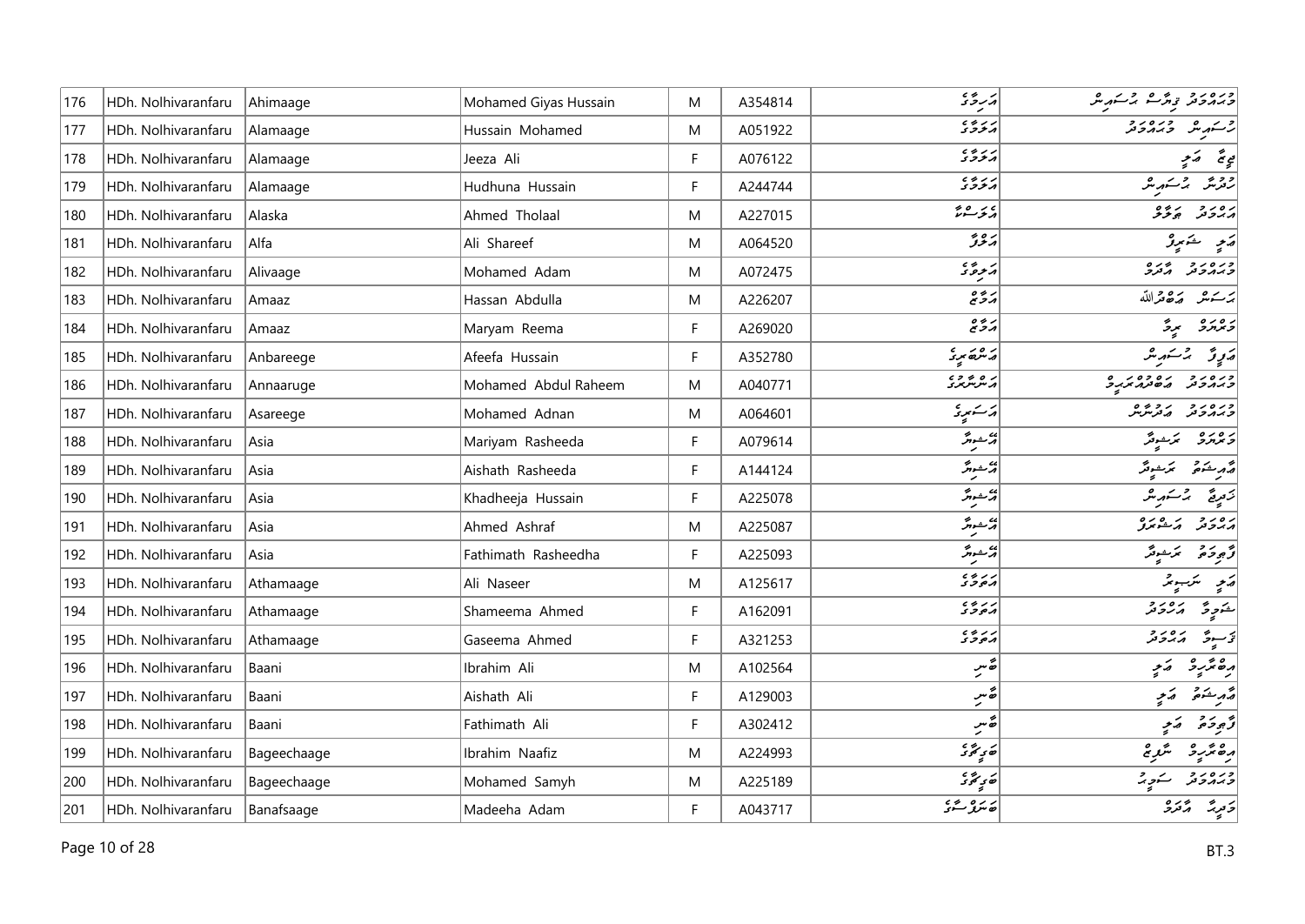| 202 | HDh. Nolhivaranfaru | Banafsaage              | Aboobakuru Adam        | M  | A060520 | ر ره په په<br><i>ه</i> نرنو ک        | נחני כן הנס                                                                                                                                                                                                                   |
|-----|---------------------|-------------------------|------------------------|----|---------|--------------------------------------|-------------------------------------------------------------------------------------------------------------------------------------------------------------------------------------------------------------------------------|
| 203 | HDh. Nolhivaranfaru | Banafsaage              | Khadeeja Adam          | F  | A132784 | ر ره په په<br>ح <i>سرتی</i> شن       | زَمِرِجٌ<br>پور ہ<br>مرکزو                                                                                                                                                                                                    |
| 204 | HDh. Nolhivaranfaru | Banafsaage              | Fathimath Adam         | F. | A141041 | ر ره په په<br>چېنرنو شو              | و د و دره                                                                                                                                                                                                                     |
| 205 | HDh. Nolhivaranfaru | Banafsaage              | Hussain Adam           | M  | A150552 | ە ئىرە مەي                           | جر کشمیر هر پر محمد شده شده کر                                                                                                                                                                                                |
| 206 | HDh. Nolhivaranfaru | Banafsaage              | Mariyam Solih          | F  | A227026 | ر ره په په<br><i>ه</i> نرنو ک        | دەرە شەر                                                                                                                                                                                                                      |
| 207 | HDh. Nolhivaranfaru | Banafsaage              | Haleemath Adam         | F  | A227044 | ە ئىرە ئەي                           | بروزه الممرد                                                                                                                                                                                                                  |
| 208 | HDh. Nolhivaranfaru | Banafsaage              | Mariyam Shinaa         | F. | A227063 | ە ئىروپىيى                           | رەرە شەنگە                                                                                                                                                                                                                    |
| 209 | HDh. Nolhivaranfaru | <b>Basheeree Manzil</b> | Naseera Jaufar         | F  | A138457 | ە ئەبرىز ئىرى<br>ئەبرىز              | لترسيع في وفرقه                                                                                                                                                                                                               |
| 210 | HDh. Nolhivaranfaru | Basheeree Manzil        | Shaira Jaufar          | F. | A224985 | ئەھمە <i>يەد ت</i> ىرى<br>           | شرير فارود                                                                                                                                                                                                                    |
| 211 | HDh. Nolhivaranfaru | <b>Basheeree Manzil</b> | Ahmed Amshadh          | M  | A224986 | مَسْبِرِ دَيْرُ مِنْ دِ              | رەرو رەشۇر<br>مەرىر مۇشۇر                                                                                                                                                                                                     |
| 212 | HDh. Nolhivaranfaru | Beach Villa             | Nafeesa Moosa          | F  | A071379 | ھەمچ ھ <sub>و</sub> مۇ               | $\begin{array}{cc} \overbrace{\phantom{\left( \mathcal{L}_1 \right)}}^{\mathcal{L}_2} & \mathcal{L}_2 \leftarrow \mathcal{L}_1 \\ \mathcal{L}_2 & \mathcal{L}_2 \leftarrow \mathcal{L}_2 \end{array}$                         |
| 213 | HDh. Nolhivaranfaru | Beauty Villa            | Avi Ali                | F  | A158599 | ەرمۇء ئە<br>بەر                      | ړې پړې                                                                                                                                                                                                                        |
| 214 | HDh. Nolhivaranfaru | Beauty Villa            | Aman Ali               | M  | A226747 | ە پرې پەر<br>ئە                      | أرْجَاش أرْجِع                                                                                                                                                                                                                |
| 215 | HDh. Nolhivaranfaru | Boashimaage             | Athifa Abdulla         | F  | A224617 | قامردنم                              | مَصْعَرِاللَّه<br>ة وِڙَ                                                                                                                                                                                                      |
| 216 | HDh. Nolhivaranfaru | Boashimaage             | Haamidha Adam          | F  | A365941 | ہ<br>خامرچری                         | تروتر الممرو                                                                                                                                                                                                                  |
| 217 | HDh. Nolhivaranfaru | Carnationmaage          | Ahmed Shareef          | M  | A024487 | ر<br>ما برېتون مرد د                 | رەرد خىرۇ                                                                                                                                                                                                                     |
| 218 | HDh. Nolhivaranfaru | Carnationmaage          | Mohamed Shinan         | M  | A226667 | ء<br>ماڻهو مگر شڪ مگرچو <sub>ک</sub> | وره رو شینگرنگر                                                                                                                                                                                                               |
| 219 | HDh. Nolhivaranfaru | Chaandhaneege           | Abdul Muhaimin Ali     | M  | A225067 | كۇسىترسىد                            | 2020 - 2020 - 2020 - 2020 - 2020 - 2020 - 2020 - 2020 - 2020 - 2020 - 2020 - 2020 - 2020 - 2020 - 2020 - 2020 - 2020 - 2020 - 2020 - 2020 - 2020 - 2020 - 2020 - 2020 - 2020 - 2020 - 2020 - 2020 - 2020 - 2020 - 2020 - 2020 |
| 220 | HDh. Nolhivaranfaru | Chanbeyleege            | Mariyam Rasheeda       | F. | A226047 | كوس تفوي                             | رەرە برَشوتر                                                                                                                                                                                                                  |
| 221 | HDh. Nolhivaranfaru | Chanbeyleege            | Aishath Fahuma         | F  | A226049 | كوس تفود                             | ومرشرة ورود                                                                                                                                                                                                                   |
| 222 | HDh. Nolhivaranfaru | Cheris                  | Ishana Abdul Rasheed   | F. | A225620 | نجو بیرے<br>— ح                      | د شوش ده وه د سوتر<br>د شوش د ه ترد بر شوتر                                                                                                                                                                                   |
| 223 | HDh. Nolhivaranfaru | Cute                    | Fathmath Waheeda       | F  | A225686 | $\overset{\circ}{e}$                 | ومحودة وكرمد                                                                                                                                                                                                                  |
| 224 | HDh. Nolhivaranfaru | Daisymaage              | Shafeega Abdulla       | F  | A132793 | ں<br>لاسچ تر <sub>ک</sub>            | شَ <i>ورٍ تَذَ مَنْ قَ</i> مَرَاللّه                                                                                                                                                                                          |
| 225 | HDh. Nolhivaranfaru | Daisymaage              | Hussain Abdulla        | M  | A140677 | پی پی تر د<br>  پی پی تر د           | بر متمر مركز مركز الله                                                                                                                                                                                                        |
| 226 | HDh. Nolhivaranfaru | Daisymaage              | Abdulla Farish Hussain | M  | A225443 | ۽ سچ چري<br>  ۽ سچ چر پر             | برە داللە مۇمدىشە ج <i>ىسكىرىش</i>                                                                                                                                                                                            |
| 227 | HDh. Nolhivaranfaru | Daisymaage              | Ali Abdulla            | M  | A226179 | ړه په ده د<br>د مخ                   | أَصَٰحٍ صَالَّاتَ اللَّهُ                                                                                                                                                                                                     |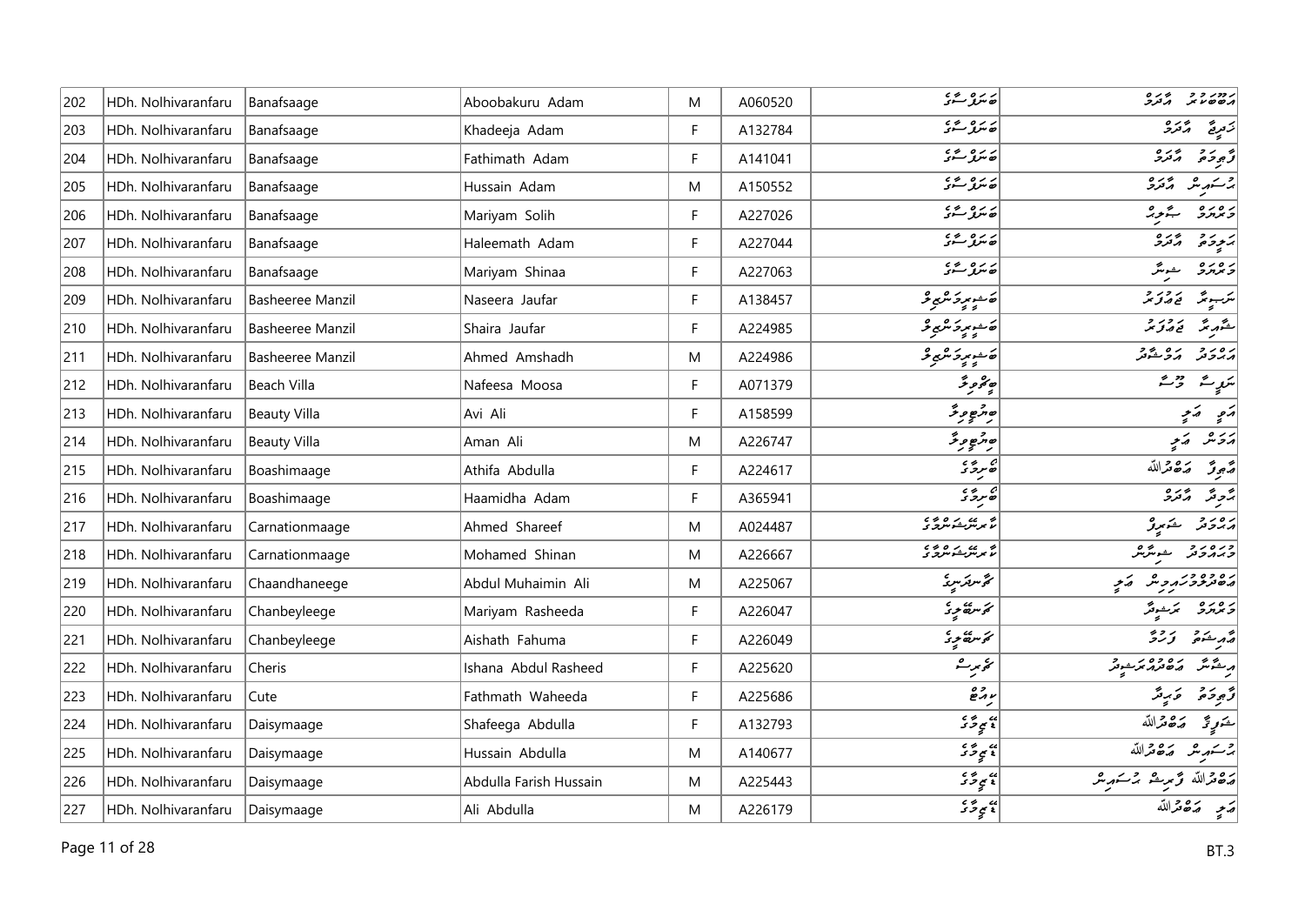| 228 | HDh. Nolhivaranfaru | Daisymaage     | Ibrahim Abdulla         | M  | A226189 | اءِ سرچ تا<br>  ۽ سمج تاريخ           | مەھەر ئەھىراللە                                            |
|-----|---------------------|----------------|-------------------------|----|---------|---------------------------------------|------------------------------------------------------------|
| 229 | HDh. Nolhivaranfaru | Dhakihaa       | Aishath Jila            | F. | A228058 | ىزىر ئ <sup>ە</sup>                   | أأرمض وغر                                                  |
| 230 | HDh. Nolhivaranfaru | Dheenaaru      | Hudha Hassan Thaufeeg   | F. | A225277 | <sub>موس</sub> ترىز<br>ئ <sup>ۆ</sup> |                                                            |
| 231 | HDh. Nolhivaranfaru | Dheenaaru      | Nuhadh Hassan Thaufeeg  | M  | A225284 | <sub>موس</sub> ترىز                   | د د د د کرد و د د د د د د د د                              |
| 232 | HDh. Nolhivaranfaru | Dheenaaru      | Sudha Hassan Thaufeeq   | F  | A229363 | <sub>موس</sub> ترىز<br>ئ <sup>ۆ</sup> | ده بر بره برو وه<br>سرتر بر سرس <i>و</i> ړن <sub>و</sub> د |
| 233 | HDh. Nolhivaranfaru | Dhethandimaage | Aishath Rashfa Hussain  | F  | A225474 | ې ئەھەمبىيە ئ <sup>ىرى</sup> ئ        | ەرشە ئەشرى ئەسەر                                           |
| 234 | HDh. Nolhivaranfaru | Dheydharuge    | Abdul Raheem Hussain    | M  | A128110 | دے پر 5 ے<br>توتوموی                  |                                                            |
| 235 | HDh. Nolhivaranfaru | Dheyliyaage    | Shahidha Ahmed          | F  | A148842 | قرمز جری<br>  قرمز جر                 | شمرس مددور                                                 |
| 236 | HDh. Nolhivaranfaru | Dhilshaadhu    | Rifath Hassan Rasheed   | M  | A229335 | ىر ئۇ شەڭر                            | ەردىكە ئەسكەن ئەسەر                                        |
| 237 | HDh. Nolhivaranfaru | Dhunfini       | Haroon Aboobakuru       | M  | A063520 | قريرو سر                              | מחקם נחנים<br>ניתיית הספינית                               |
| 238 | HDh. Nolhivaranfaru | Dhunthari      | Aminath Aina            | F. | A228102 | قريرىم ئىر                            | تزجر ستعر الكهر مثر                                        |
| 239 | HDh. Nolhivaranfaru | Dorency Villa  | Fazaal Qasim            | M  | A065415 | م مگر مشروع<br>مسیحہ                  | ۇتجۇ قۇسۇ                                                  |
| 240 | HDh. Nolhivaranfaru | Dorency Villa  | Mohamed Shaheen         | M  | A079200 | م محمد شهور محمد المصر<br>مسيح مر     | ورەرو شەرش                                                 |
| 241 | HDh. Nolhivaranfaru | Dorency Villa  | Fazeela Gasim           | F  | A321341 | ، ئەنگەسى <i>رە ۋ</i>                 | أَوْسَوِمَّ - تَوْسُرُدُ                                   |
| 242 | HDh. Nolhivaranfaru | Easy Rest      | Haroon Moosa            | M  | A050700 | پېږېم شر <u>ه شرح</u>                 | ع دو مع وحر محمد استرا                                     |
| 243 | HDh. Nolhivaranfaru | Easy Rest      | Hafsa Abdulla           | F  | A068814 | رسم يحر صفح                           | يرە قراللە<br>برويجه                                       |
| 244 | HDh. Nolhivaranfaru | Easy Rest      | Abdulla Ziyad           | M  | A226400 | پرېږ شرعي                             | برة قرالله بم مرمر                                         |
| 245 | HDh. Nolhivaranfaru | Easy Rest      | Mohamed Zaid            | M  | A228295 | پرېږي څر <u>ه</u>                     | כנסנכ הנב                                                  |
| 246 | HDh. Nolhivaranfaru | Endherimaage   | Nasira Ahmed            | F. | A159345 | <br> د مرډ برد د                      | ش ئەرەر دەر                                                |
| 247 | HDh. Nolhivaranfaru | Ethena         | Ahmed Abdul Rahman      | M  | A115510 | وهويتر                                |                                                            |
| 248 | HDh. Nolhivaranfaru | Ethena         | Aminath Niuma           | F  | A119600 | لأهويتر                               | أأروبتهم بتزارقهم                                          |
| 249 | HDh. Nolhivaranfaru | Fari Dhuveli   | Ali Shareef             | M  | A128070 | ۇ برىزۇ بر                            | أرشم المستشعر                                              |
| 250 | HDh. Nolhivaranfaru | Fathagumaage   | Hussain Abdulla         | M  | A321407 | ر ر د د »<br>تر ه د ر د               | جرحريثر الاهتمالله                                         |
| 251 | HDh. Nolhivaranfaru | Faza           | Abdulla Mohamed         | M  | A132926 | تریخ                                  | رە داللە دېرە دو                                           |
| 252 | HDh. Nolhivaranfaru | Faza           | Mohamed Nasheed Abdulla | M  | A151770 | ترتج                                  | وبروبرد ترجيد كامحدالله                                    |
| 253 | HDh. Nolhivaranfaru | Faza           | Sameera Hussain         | F. | A225515 | تریخ                                  | سەچ ئېر جام يىلى                                           |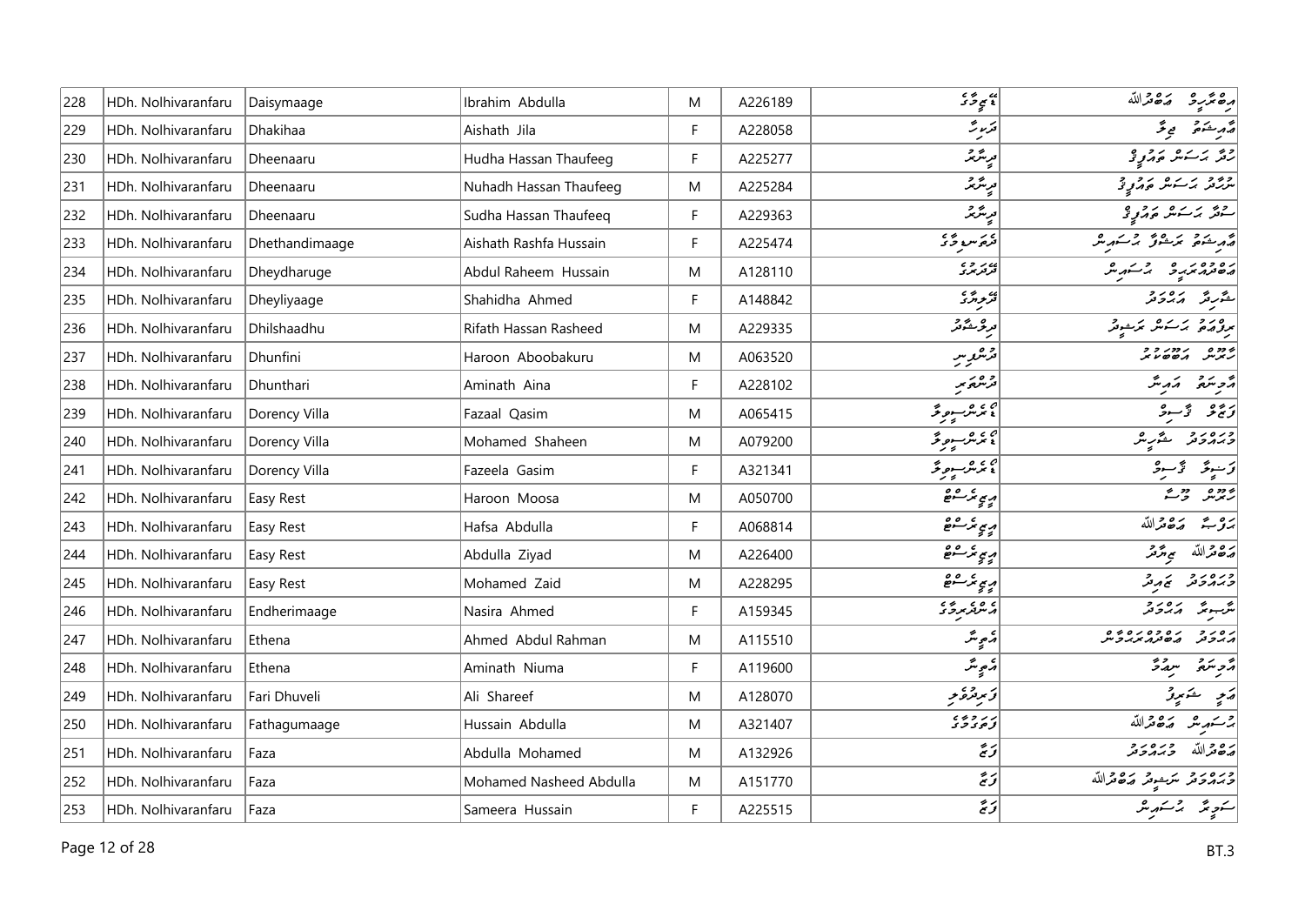| 254 | HDh. Nolhivaranfaru | Faza            | Ahmed Nashid Abdulla   | M         | A226016 | ترتج                                               | أبره برو شروع بره قرالله                          |
|-----|---------------------|-----------------|------------------------|-----------|---------|----------------------------------------------------|---------------------------------------------------|
| 255 | HDh. Nolhivaranfaru | Faza            | Hassan Nasih Abdulla   | M         | A269013 | تریخ                                               | برسمىر مترجع روحرالله                             |
| 256 | HDh. Nolhivaranfaru | Fenfiyaazu Aage | Aminath Rasheeda       | F         | A106199 | ې ه په پروه <sup>پ</sup> ه                         | أترحر تمكم تمزعوقر                                |
| 257 | HDh. Nolhivaranfaru | Finihiyaa       | Abdulla Ibrahim        | M         | A125878 | او سربر پژ<br>سنگ                                  | ەر ھەتئەر 2<br>ر<br>ەھىراللە                      |
| 258 | HDh. Nolhivaranfaru | Finihiyaa       | Mariyam Vizna Abdulla  | F         | A225280 | و سربر پر<br>سر سر                                 | ىرەرە ھەسىر مەھراللە                              |
| 259 | HDh. Nolhivaranfaru | Finihiyaa       | Zakiyya Moosa          | F         | A226691 | نو سربر پژ<br>مسلم                                 | $23 - 20$                                         |
| 260 | HDh. Nolhivaranfaru | Finihiyaa       | Aminath Shizna Abdulla | F         | A229099 | او سربر پژ<br>سنگ                                  | أُمَّحِ سَعَمٍ عَسَّرَ مَنْ قَدَّاللَّهُ          |
| 261 | HDh. Nolhivaranfaru | Finiroalhi      | Ratheeba Saeed         | F         | A226483 | وسرچر                                              | أتروة سكويتر                                      |
| 262 | HDh. Nolhivaranfaru | Fithuroanuge    | Mohamed Ali            | ${\sf M}$ | A074290 | وه وه وه                                           | دره رد په ک                                       |
| 263 | HDh. Nolhivaranfaru | Fithuroanuge    | Abdulla Waheed         | M         | A138302 | وه وړ<br>د پوسر                                    | صصرالله<br>ءَ پرتر                                |
| 264 | HDh. Nolhivaranfaru | Fithuroanuge    | Fathimath Liyusha      | F         | A225349 | د وه و ،                                           | وتجودهم ومرش                                      |
| 265 | HDh. Nolhivaranfaru | Fithuroanuge    | Ahmed Shuaib Mohamed   | M         | A225350 | وه وه<br>د مرس                                     | ر 2000 במרכז 2000 ביטוב.<br>גיב בני הייני המרכית  |
| 266 | HDh. Nolhivaranfaru | Fiyaathoshige   | Fathimath Rasheeda     | F         | A128319 | و پر پر<br>پر مربو سر پر                           | أراوح ترجو                                        |
| 267 | HDh. Nolhivaranfaru | Free Park       | Mariyam Shaheena       | F         | A227520 | ە بېرىۋىر بە                                       | ر ه ر ه<br><del>ر</del> بربرگر<br>ىشكە پەتتر<br>— |
| 268 | HDh. Nolhivaranfaru | Gaabil          | Ibrahim Adam           | M         | A052605 | و<br>ترھ ئر                                        | ەرگەر<br>ەر ھەترىر <i>3</i>                       |
| 269 | HDh. Nolhivaranfaru | Gaabil          | Aminath Jauza          | F         | A228206 | تچھو                                               |                                                   |
| 270 | HDh. Nolhivaranfaru | Gaabil          | Aishath Jilwa          | F         | A228209 | تٌوگر                                              | مەر ئىكى ئىم ئى                                   |
| 271 | HDh. Nolhivaranfaru | Gaasia          | Gasim Saud             | M         | A156921 | پچ پ<br>تخ مس <b>ور</b>                            | ۇسوۋە سەھەتەر                                     |
| 272 | HDh. Nolhivaranfaru | Gaasia          | Asadd Gasim            | ${\sf M}$ | A226126 | چوسى <i>دە</i><br>س                                | بر رەم ئى ئى                                      |
| 273 | HDh. Nolhivaranfaru | Gaasia          | Bashigath Gasim        | F         | A228203 | تۇسىدۇ                                             | ۇسۇرۇ تۇسىۋ                                       |
| 274 | HDh. Nolhivaranfaru | Gangaa          | Ismail Shareef         | M         | A225385 | ر ه پی                                             | برڪوگير و ڪيرو                                    |
| 275 | HDh. Nolhivaranfaru | Golden House    | Abdulla Hassan         | M         | A027781 | ە ە ر ەر د مە                                      | مَدْهُ مِّدَاللَّهُ بِرَسَوْسُ                    |
| 276 | HDh. Nolhivaranfaru | Golden House    | Nafeesa Adnan          | F         | A086807 | ە ە ر ە ر د مە                                     | سَمَدٍ مُتَنَ<br>ە ئەقرىترىتر                     |
| 277 | HDh. Nolhivaranfaru | Golden House    | Waseema Moosa          | F         | A151694 | ە يە يە يەر جە يە<br>ئە <b>ي</b> رى يىر <i>يەر</i> | كالمحاسبة وحرمته                                  |
| 278 | HDh. Nolhivaranfaru | Golden House    | Aminath Mohamed        | F         | A226673 | ە ە ر ەر د مە                                      | أرمز<br>و ره ر و<br>تر پر ژ تر                    |
| 279 | HDh. Nolhivaranfaru | Gulbakaage      | Zulaikha Mohamed       | F         | A140668 | وه رپر و<br>د <del>تر</del> خاند                   | ة ورەرد                                           |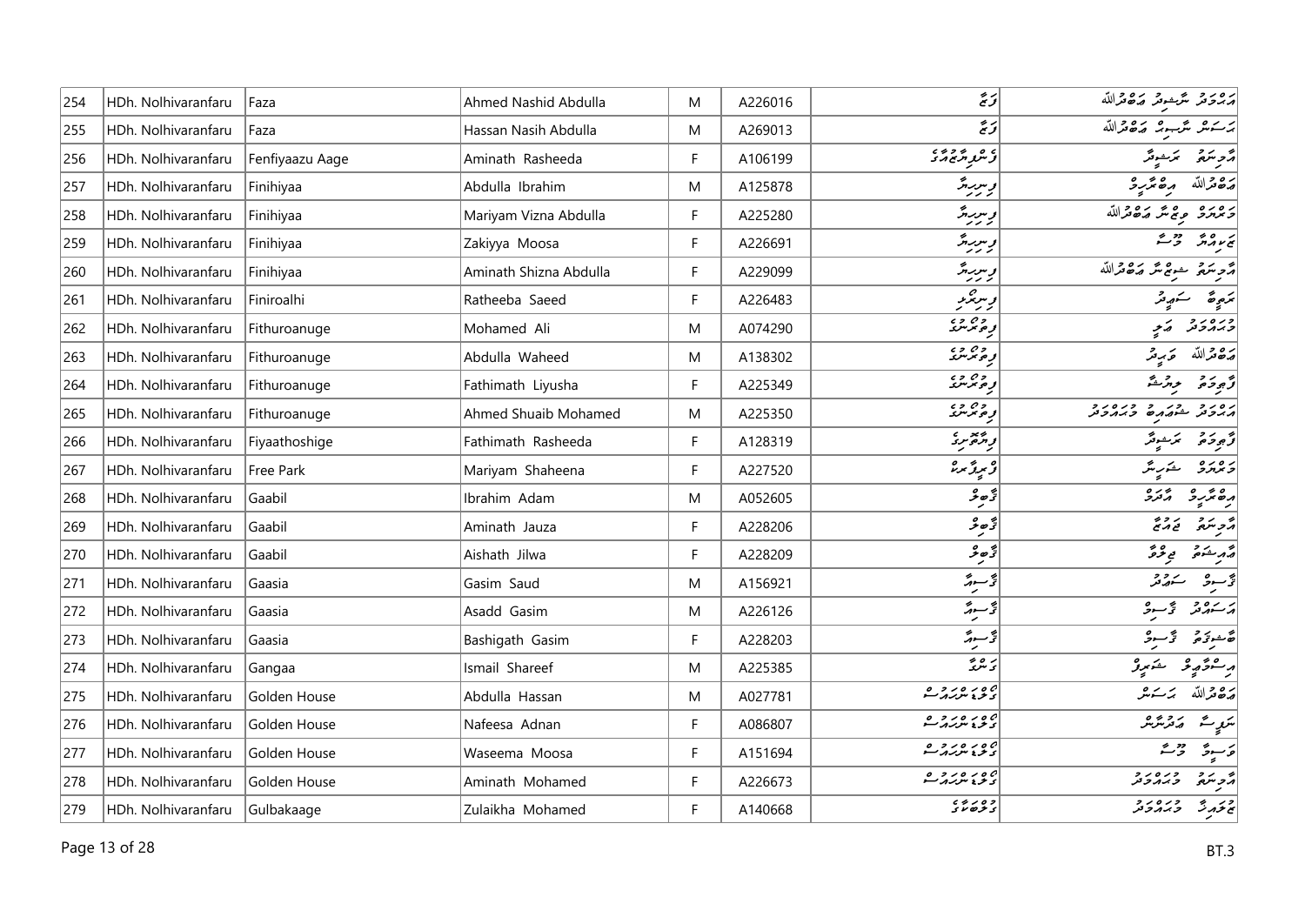| 280 | HDh. Nolhivaranfaru | Gulbakaage      | Fareedha Mohamed           | F  | A226374 | و و بر د و<br>د نوه مړي              | تزیدنگر از جانزادر در                                    |
|-----|---------------------|-----------------|----------------------------|----|---------|--------------------------------------|----------------------------------------------------------|
| 281 | HDh. Nolhivaranfaru | Gulzaaruge      | Fareedha Hassan            | F  | A226043 | و ه پر و ،<br>د <del>ن</del> رمخ بود | أقرمينتر الكاشر                                          |
| 282 | HDh. Nolhivaranfaru | Gumreege        | Abdul Samad Abdulla        | M  | A226068 | و ه مړی<br>  د ح مړی                 | ره وه بربر و مهرالله                                     |
| 283 | HDh. Nolhivaranfaru | Gumreege        | Ali Akuram                 | M  | A226075 | و ه<br>د و مړي                       |                                                          |
| 284 | HDh. Nolhivaranfaru | Handhu          | Aminath Shehenaz           | F  | A115865 | ر<br>رکسوتو                          | ۇ يەسىر<br>مەس<br>ے پر مر <i>بع</i><br>مشرک <i> مربع</i> |
| 285 | HDh. Nolhivaranfaru | Handhu          | Ibrahim Rasheed            | M  | A115986 | ر سرچر                               | رەتزىرە ترىنوتر                                          |
| 286 | HDh. Nolhivaranfaru | Handhu          | Shamseera Mohamed          | F  | A226023 | ر سرچر                               | ره وره در در<br>شوو په وبروتر                            |
| 287 | HDh. Nolhivaranfaru | Handhu          | Gasim Faheem               | M  | A226026 | ر سرچر                               | مچ سور کوری<br>گ                                         |
| 288 | HDh. Nolhivaranfaru | Handhu          | Aishath Leeza              | F  | A226027 | ر سرچر                               | و مر شو د<br>مر<br>حريج                                  |
| 289 | HDh. Nolhivaranfaru | Handhu          | Mariyam Sahula             | F  | A226030 | ر سرچر                               | ر ه ر ه<br><del>و</del> بوبرو<br>سترتر                   |
| 290 | HDh. Nolhivaranfaru | Harumaluge      | Khadeeja Adam              | F. | A226468 | ر ور و ،<br>ربرو و ،                 | پور ہ<br>مرکز پ<br>ترىرىتى<br>ئ                          |
| 291 | HDh. Nolhivaranfaru | Hedheykuri      | Ali Moosa                  | M  | A022422 | <br> رقرنامبر                        | ړې دحم                                                   |
| 292 | HDh. Nolhivaranfaru | Hedheykuri      | Asma Hussain               | F  | A246793 | <br> رقرنا مبر                       | برَ شَرْحَ بِرَ سَهْرِ سُرَ                              |
| 293 | HDh. Nolhivaranfaru | Heenaamaage     | Abdulla Shiyaaz            | M  | A225479 | ر پڙو ۽<br>په                        | بردورالله خورمج                                          |
| 294 | HDh. Nolhivaranfaru | Heenaamaage     | Hassan Mohamed             | M  | A227107 | ر پژو <sup>ي</sup>                   | ير ديره دره در د                                         |
| 295 | HDh. Nolhivaranfaru | Heenaamaage     | Mariyam Shihana            | F. | A227139 | ر پژو <sup>ي</sup>                   | رەرە <sub>شو</sub> رْشَ                                  |
| 296 | HDh. Nolhivaranfaru | Hijura          | Abdul Ghani Abdulla        | M  | A037658 | ىرقى ئىز                             | رەدەرىر رەرللە                                           |
| 297 | HDh. Nolhivaranfaru | Hijura          | Abdulla Ahsham Abdul Ghani | M  | A228055 | ىرقى ئىر                             | رە دالله مجمعود مەدوم س                                  |
| 298 | HDh. Nolhivaranfaru | Hithaffinivaage | Mohamed Hussain            | M  | A068563 | ىرغ <sub>ە</sub> ئىروپىرىقى ئە       | ورەرو رقسكەنگ                                            |
| 299 | HDh. Nolhivaranfaru | Hithaffinivaage | Ali Hussain                | M  | A101087 | رۇشۇر بىرقە ئ                        | ەكىر بەسكىرىش                                            |
| 300 | HDh. Nolhivaranfaru | Hithaffinivaage | Ramiza Hussain             | F  | A127814 | رەڭرى <sub>ر مىر</sub> دى            | بَرْدِيُّ يُرْسَمَهِ بْلَ                                |
| 301 | HDh. Nolhivaranfaru | Hithaffinivaage | Ramla Hussain              | F  | A130811 | رە ئەر سرەڭ                          | برە ئۇ بەر شەر                                           |
| 302 | HDh. Nolhivaranfaru | Hithaffinivaage | Nazima Hussain             | F. | A226488 | رەڭروپىر <i>ۇ</i> ،                  | أشموخ برمسكرين                                           |
| 303 | HDh. Nolhivaranfaru | Hithaffinivaage | Aminath Rizna Hussain      | F  | A226491 | رۇشۇر بىرقە ئە                       | أأديتم برفرش بمسكر مر                                    |
| 304 | HDh. Nolhivaranfaru | Husnooge        | Hussain Amir               | M  | A050205 | و ع <b>ب</b> رود ۽                   | برسكريثر الأفرير                                         |
| 305 | HDh. Nolhivaranfaru | Husnooge        | Fathimath Rishma           | F. | A071036 | و مەددى<br>سەمىرى                    | و گوځو مرشو                                              |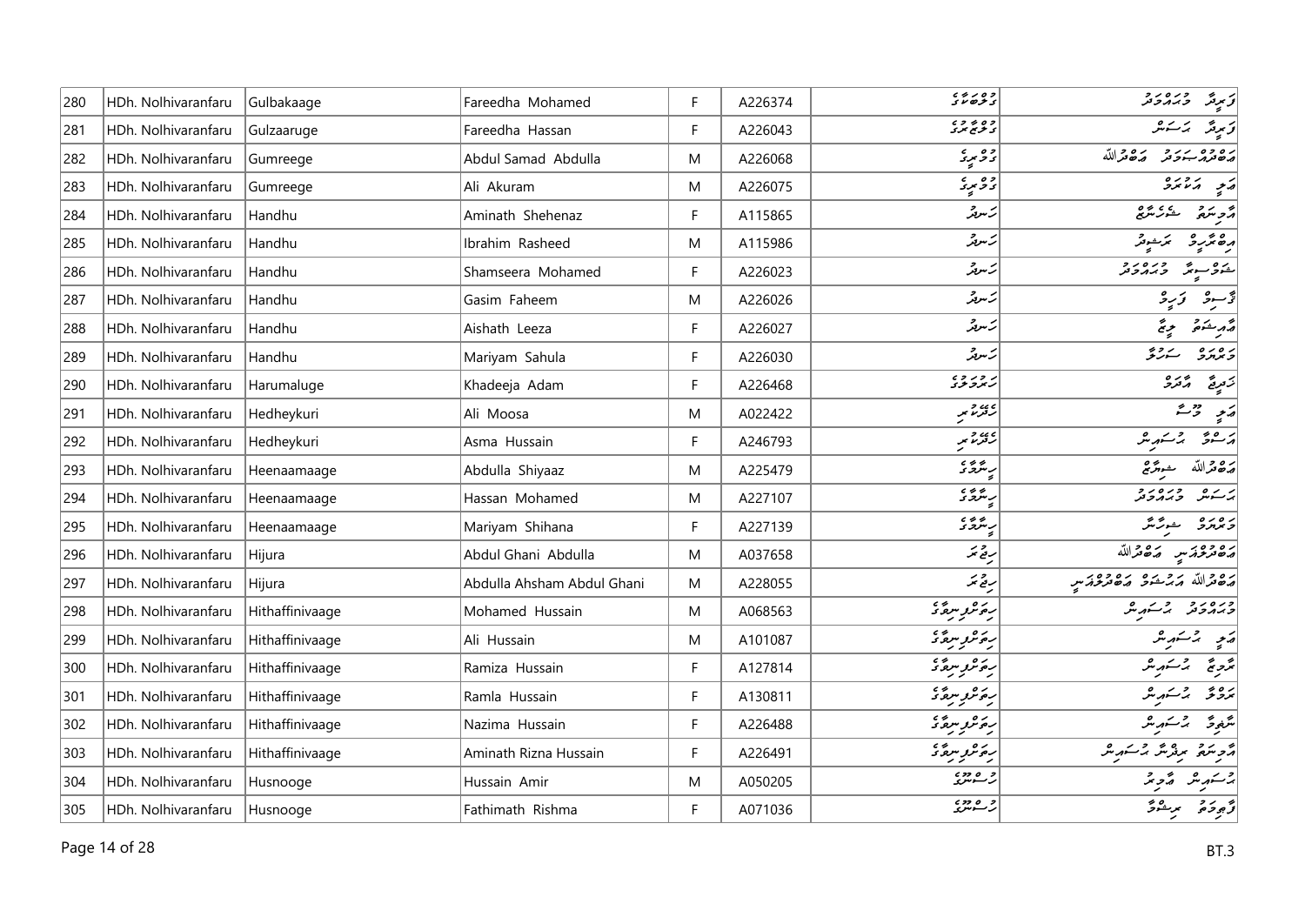| 306 | HDh. Nolhivaranfaru | Husnooge           | Mohamed Shafeeu         | M  | A225566 | ج عبر دو ۽<br>سرگيمبر                         | ورەرو شرړو                                  |
|-----|---------------------|--------------------|-------------------------|----|---------|-----------------------------------------------|---------------------------------------------|
| 307 | HDh. Nolhivaranfaru | Huvandhumaage      | Ahmed Shafeeg           | M  | A046678 | و ر پورې<br>روس پروگ                          | رەرو ئىرىپ                                  |
| 308 | HDh. Nolhivaranfaru | Huvandhumaage      | Ibrahim Thaufeeg        | M  | A074288 | و ر پورې<br>روس پروگ                          | وه مربر و وور                               |
| 309 | HDh. Nolhivaranfaru | Huvandhumaage      | Maryam Shifqa           | F. | A225416 | و ر په و ده و<br>رنو سرچرۍ                    | دەرە ھوق                                    |
| 310 | HDh. Nolhivaranfaru | Huvandhumaage      | Aishath Sama Abdulla    | F  | A226024 | و ر په وه د<br>رو سربرو د                     | مَّ مِّ شَوَّ مَّ صَوْرَ اللَّه             |
| 311 | HDh. Nolhivaranfaru | Huvandhumaage      | Aminath Sara            | F  | A269015 | و ر<br>ره سربرو د                             | ړې سرچه سند شو                              |
| 312 | HDh. Nolhivaranfaru | Irumatheege        | Abdul Salam Abdulla     | M  | A125468 | د بر دې<br>ر                                  | ره وه بروه بره و الله                       |
| 313 | HDh. Nolhivaranfaru | Irumatheege        | Ramla Abdulla           | F  | A125469 | د بر در پ<br>د بر د نو                        | برەئى برە قراللە                            |
| 314 | HDh. Nolhivaranfaru | Irumatheege        | Madheeha Abdulla        | F  | A162983 | ېر بر دې ده<br>ر                              | ځ توریڅ<br>ەھەراللە                         |
| 315 | HDh. Nolhivaranfaru | Italy              | Fathmath Safoora        | F  | A228119 | برڪو                                          | ۇ بوز ە<br>ىبەددىجە                         |
| 316 | HDh. Nolhivaranfaru | Ithaage            | Fathimath Saud          | F. | A321247 | ەرەبى                                         | ستەچرىتر<br>ۇ بور ە                         |
| 317 | HDh. Nolhivaranfaru | Jaburoalugasdhouge | Khadeeja Hussain        | F. | A058683 | ر و ? ه ر _ ه پر و ،<br>نح ن نرمز ک — دتر د ک | زَمِرِيٍّ<br>مُصَرِي<br>بر سے مدیش          |
| 318 | HDh. Nolhivaranfaru | Janbumaage         | Ali Waheed              | M  | A066578 | ر ه د و و ،<br>د سره تر د                     | أرزمي أوريد                                 |
| 319 | HDh. Nolhivaranfaru | Javaahirumaage     | Ramziyya Haroon         | F  | A162612 | پر څر بر څر ی                                 | بروپره پژ<br>یر دو ه<br>رنجونتر             |
| 320 | HDh. Nolhivaranfaru | Javaahirumaage     | Mariyam Sifaza          | F  | A228113 | پر څر پر چري<br>  پنج مر پر چر <sub>چ</sub>   | ر ه ر ه<br><del>ر</del> بربرگ<br>سوژنج<br>پ |
| 321 | HDh. Nolhivaranfaru | Javaahirumaage     | Ahmed Areef             | M  | A321291 | <br>  نوع سرچرۍ                               | ړه دی کرېږو                                 |
| 322 | HDh. Nolhivaranfaru | Kaneeru            | Zahid Hussain           | M  | A138372 | ئەسەپتىر                                      | چ پەقر كەسكىرىلىر                           |
| 323 | HDh. Nolhivaranfaru | Kaneeru            | Ahmed Meeras            | M  | A269002 | ئۈسىد                                         | رەرد دېگە                                   |
| 324 | HDh. Nolhivaranfaru | Kaneerumaage       | Ahmed Razee             | M  | A146955 | ئەسرچە ج                                      | بر ه بر د<br>مرکز فر                        |
| 325 | HDh. Nolhivaranfaru | Kaneerumaage       | Abdulla Mahid           | M  | A225536 | ئەسپەترىچ ئى                                  | ۇرتر<br>برە تراللە                          |
| 326 | HDh. Nolhivaranfaru | Kanmatheege        | Mohamed Solah           | M  | A041908 | ر هر د ءِ<br>پاڪرچ و                          | ىبە ئۇر<br>و ر ه ر و<br>تر پر تر تر         |
| 327 | HDh. Nolhivaranfaru | Kanmatheege        | Aminath Moosa           | F  | A321439 | بزېږېدنه                                      | ړ وه ده ده ک                                |
| 328 | HDh. Nolhivaranfaru | Kanzudhoshuge      | Rasheeda Ibrahim        | F  | A226071 | ر ۵ ویو و ۷<br>را سربع توسری                  | ىرىسىقى مەھىرىدى                            |
| 329 | HDh. Nolhivaranfaru | Kinbi              | Fathmath Zuhura Hussain | F  | A151870 | ىر سرى<br>بر                                  | و ده دور چې سر                              |
| 330 | HDh. Nolhivaranfaru | Kinbi              | Abdulla Haris Hussain   | M  | A227596 | ر سرچ<br>ر                                    | وكمقادرة بمحتفظ برستمريش                    |
| 331 | HDh. Nolhivaranfaru | Kudhimaage         | Shafiyath Abdulla       | F. | A104445 | د ورځ<br>مامرونو                              | أشوره رهق للآله                             |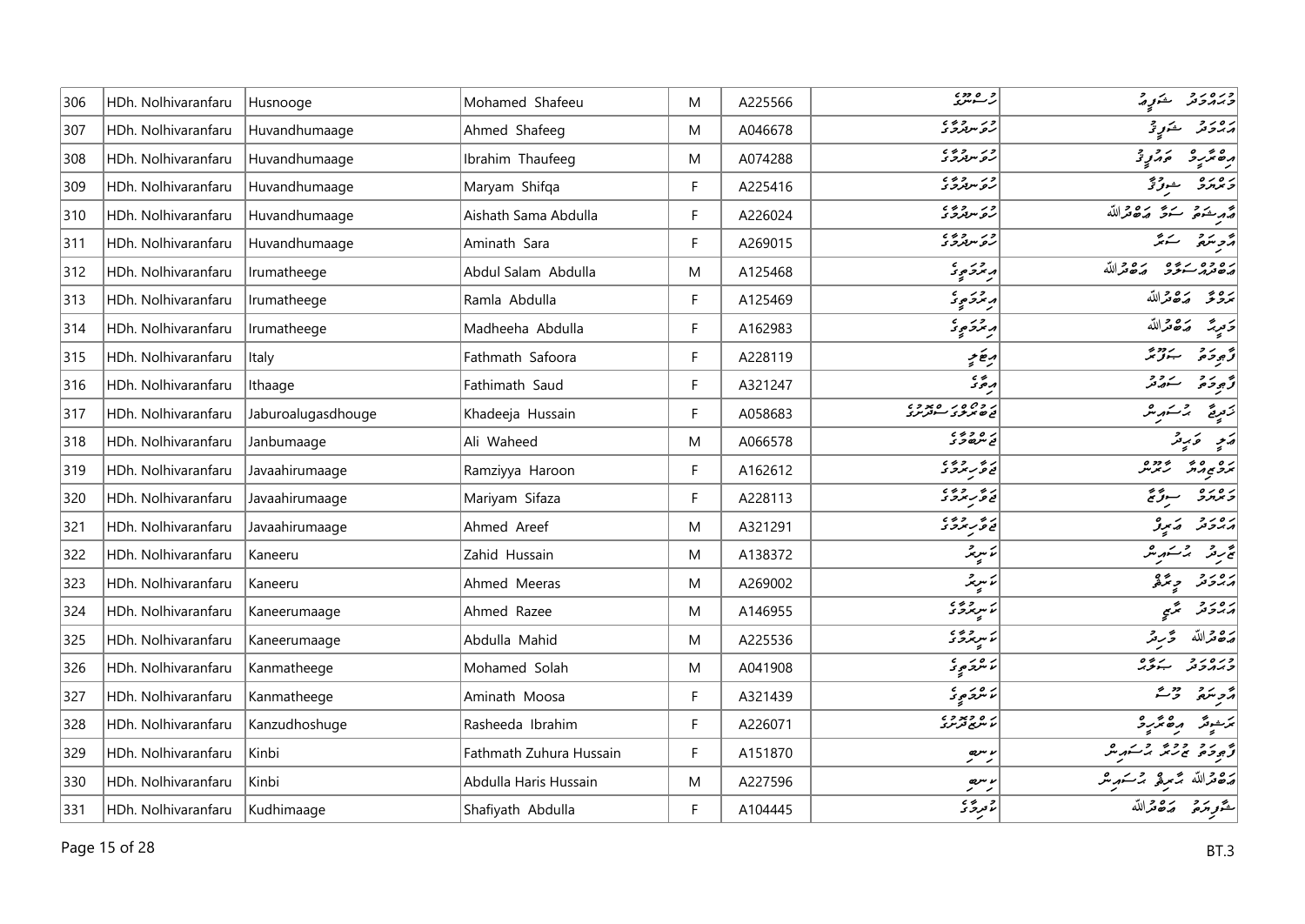| 332 | HDh. Nolhivaranfaru | Lailaa Manzil | Mohamed Ismail               | M  | A152881 | دَرِ دَّرَ سْرِ دْ                                  | ورەرو مەشۋەپى                                     |
|-----|---------------------|---------------|------------------------------|----|---------|-----------------------------------------------------|---------------------------------------------------|
| 333 | HDh. Nolhivaranfaru | Lailaa Manzil | Mariyam Leeza                | F  | A227460 | ئەر <i>ئۇنى</i> ئىرى                                | ويحج<br>ر ه ر ه<br><del>و</del> بربرو             |
| 334 | HDh. Nolhivaranfaru | Lily Park     | Ahmed Nazim                  | M  | A152793 | ووژه                                                | پره پر و<br>سَّنْجِرْ                             |
| 335 | HDh. Nolhivaranfaru | Lily Park     | Mohamed Rasheed              | M  | A226123 | ىرىرۇ ئە<br>ر <sub>ۇ</sub> ر                        | ورەرو كەشىر                                       |
| 336 | HDh. Nolhivaranfaru | Lily Park     | Ali Rasheed                  | M  | A226129 | ووژٌر                                               | ر<br>كەن كەنتىرلىر                                |
| 337 | HDh. Nolhivaranfaru | Lily Park     | Hussain Rasheed              | M  | A226138 | ووژٌر                                               | ر<br>رئاسکورنگر اسکر شوفر                         |
| 338 | HDh. Nolhivaranfaru | Lily Park     | Fathimath Fazeela            | F  | A269055 | ووژٌرٌ                                              | دًّەدە دَىدً                                      |
| 339 | HDh. Nolhivaranfaru | Lilymaage     | <b>Ahmed Nasir Mohamed</b>   | M  | A100492 | ووڈء                                                | גם גב יקרייב בגבבת<br>גבבת יקרייב בגבבת           |
| 340 | HDh. Nolhivaranfaru | Lilymaage     | Abdulla Mohamed              | M  | A226134 | ووڈء<br>ر                                           | و ره ر و<br><i>د ب</i> رگرفر<br>برە تراللە        |
| 341 | HDh. Nolhivaranfaru | Maazee        | Hawwa Rasheedha              | F  | A147587 | رچم                                                 | رە ئەستىدىگر<br>  يەھەقە ئەستىرىسى                |
| 342 | HDh. Nolhivaranfaru | Malaaz        | Moosa Naseer                 | M  | A138513 | ر بو د<br>تر تر م                                   | وه سترسوند                                        |
| 343 | HDh. Nolhivaranfaru | Malaaz        | Mariyam Shifa                | F  | A225374 | ىر ئۇچ                                              | رەرە ھۆگ                                          |
| 344 | HDh. Nolhivaranfaru | Malaaz        | Fathimath Shafa Moosa Naseer | F. | A225379 | ر بو د<br>تر تر م                                   | $\frac{2}{\sqrt{3}}$                              |
| 345 | HDh. Nolhivaranfaru | Malaaz        | Aishath Shaufa               | F. | A225384 | ر بو د<br>تر تر م                                   |                                                   |
| 346 | HDh. Nolhivaranfaru | Malaaz        | Shaifa Moosa                 | F  | A225535 | ر بو د<br>تر تر م                                   | أخترر والمحمد                                     |
| 347 | HDh. Nolhivaranfaru | Meadows       | Aishath Inaya                | F  | A228325 | $\overset{o}{\varepsilon} \overset{c}{\varepsilon}$ | مگهر شوهی و مگهر<br>در شوهی و مگهر<br>در در در سر |
| 348 | HDh. Nolhivaranfaru | Meenaaz       | Ahmed Riza                   | M  | A066922 | جريثي                                               |                                                   |
| 349 | HDh. Nolhivaranfaru | Meenaaz       | Hussain Nishah               | M  | A227581 | جريثي                                               | بر کشمیر شرکت سر مشور                             |
| 350 | HDh. Nolhivaranfaru | Meenaaz       | Mohamed Aiman Ahmed          | M  | A269038 | جريثي                                               | כנסגב גביל גםגב                                   |
| 351 | HDh. Nolhivaranfaru | Meenaaz       | Ibrahim Reehan Ahmed         | M  | A269040 | حريثرچ                                              | וסתיכ תגיל גיוני                                  |
| 352 | HDh. Nolhivaranfaru | Mishk         | Aishath Waheeda              | F  | A132524 | دره و                                               |                                                   |
| 353 | HDh. Nolhivaranfaru | Mishk         | Mariyam Waheeda              | F  | A150157 | وشدره                                               | כמתפ פֿגַע                                        |
| 354 | HDh. Nolhivaranfaru | Mishk         | Sausan Mohamed Waheed        | F  | A225691 | وشدر                                                | روره ورەرو رو                                     |
| 355 | HDh. Nolhivaranfaru | Mishk         | Shaufa Mohamed Waheed        | F  | A229389 | احريقيقه                                            | شهرتى ورەرو كارتر                                 |
| 356 | HDh. Nolhivaranfaru | Moonimaage    | Yoosuf Riyaz                 | M  | A228063 | ود سرچ ی<br> -                                      | دد و ه<br>در سور<br>ىرېژىشە                       |
| 357 | HDh. Nolhivaranfaru | Moonimaage    | Zulaikha Naaz                | F  | A341036 | יי<br>קייקבצ                                        | ىترىج<br>چ ئۇ <sub>م</sub> رتز                    |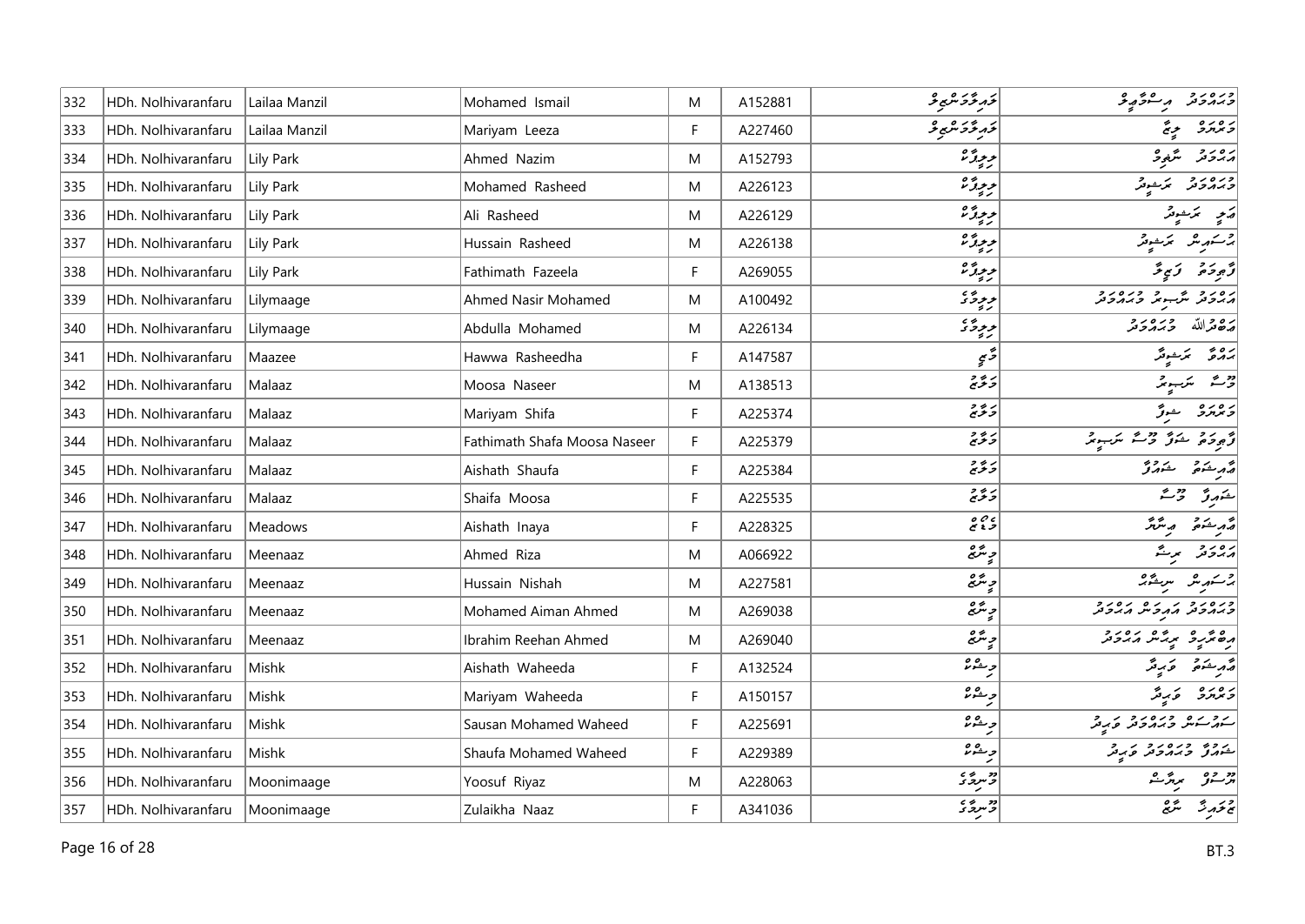| 358 | HDh. Nolhivaranfaru | Morning Sun  | Fathimath Hudha      | F  | A246792 | ۇ س <sub>رى</sub> ش <sub>ىك</sub> سەنگە       | $\begin{array}{cc} 1 & 7 & 7 & 9 \\ 1 & 1 & 1 & 1 \\ 1 & 1 & 1 & 1 \\ 1 & 1 & 1 & 1 \\ 1 & 1 & 1 & 1 \end{array}$                                                                                                                   |
|-----|---------------------|--------------|----------------------|----|---------|-----------------------------------------------|-------------------------------------------------------------------------------------------------------------------------------------------------------------------------------------------------------------------------------------|
| 359 | HDh. Nolhivaranfaru | Nadhuvaa     | Aishath Noora Ali    | F  | A225450 | ر و ر<br>سرترو                                |                                                                                                                                                                                                                                     |
| 360 | HDh. Nolhivaranfaru | Nalahiyaage  | Ali Shakeel          | M  | A087360 | يرىز پە                                       | ة مركزة حريمة كانورية بين المركزة المركزة المركزة المركزة المركزة المركزة المركزة المركزة المركزة المركزة المر<br>مركزة المركزة المركزة المركزة المركزة المركزة المركزة المركزة المركزة المركزة المركزة المركزة المركزة المركزة<br> |
| 361 | HDh. Nolhivaranfaru | Nalahiyaage  | Muneeza Hassan       | F. | A104101 | يرىز پە                                       |                                                                                                                                                                                                                                     |
| 362 | HDh. Nolhivaranfaru | Namaas       | Hussain Naeem        | M  | A226863 | ىئەۋىشە                                       | يز سكر مكر مكر و حكم المحمد و المحمد و المحمد و المحمد المحمد و المحمد و المحمد و المحمد و المحمد و المحمد و ا                                                                                                                      |
| 363 | HDh. Nolhivaranfaru | Naseemeege   | Salwa Gasim          | F  | A226117 | ىئرسوچە ئە<br>ئەسىر                           | روو تخ ب                                                                                                                                                                                                                            |
| 364 | HDh. Nolhivaranfaru | Nasrussabaah | Aishath Ismail       | F  | A321340 | ر و وه ر رو و<br>سرجو پر جوړ                  |                                                                                                                                                                                                                                     |
| 365 | HDh. Nolhivaranfaru | Nestle       | Ahmed Sizaan         | M  | A228105 | ى مەر م<br>س                                  |                                                                                                                                                                                                                                     |
| 366 | HDh. Nolhivaranfaru | Nestle       | Aishath Waheeda      | F  | A334510 | ى مەر ھ<br>س                                  |                                                                                                                                                                                                                                     |
| 367 | HDh. Nolhivaranfaru | Niru         | Mohamed Saud         | M  | A035715 | سرچر                                          | وره رو دوو                                                                                                                                                                                                                          |
| 368 | HDh. Nolhivaranfaru | Niru         | Fathimath Fazna      | F  | A128772 | سرچر                                          | وَجِعَةٍ وَجِسَّر                                                                                                                                                                                                                   |
| 369 | HDh. Nolhivaranfaru | Niru         | Ahmed Usamath        | M  | A128860 | سرچر                                          | رەرو ويرو                                                                                                                                                                                                                           |
| 370 | HDh. Nolhivaranfaru | Niru         | Mariyam Abdul Raheem | F. | A140995 | سرچر                                          |                                                                                                                                                                                                                                     |
| 371 | HDh. Nolhivaranfaru | Niru         | Aminath Seeza        | F  | A226553 | سرچر                                          | ۇ ئەستىرى كەنتى                                                                                                                                                                                                                     |
| 372 | HDh. Nolhivaranfaru | Nishaan      | Naseema Ali          | F  | A141344 | ا <sub>سویشگ</sub> ر<br>پر                    | لترسوق الأمي                                                                                                                                                                                                                        |
| 373 | HDh. Nolhivaranfaru | Niyaaz       | Zeeniya Ali          | F  | A137996 | سرپڑھ                                         |                                                                                                                                                                                                                                     |
| 374 | HDh. Nolhivaranfaru | Niyaaz       | Shaziya Ali          | F  | A150395 | سرپڑ ج                                        |                                                                                                                                                                                                                                     |
| 375 | HDh. Nolhivaranfaru | Niyaaz       | Ismail Azim          | M  | A225485 | سرومج                                         |                                                                                                                                                                                                                                     |
| 376 | HDh. Nolhivaranfaru | Niyaaz       | Shaniya Ali          | F  | A227323 | سرپڑ ج                                        | شو<br>شمېر<br>$\frac{1}{2}$                                                                                                                                                                                                         |
| 377 | HDh. Nolhivaranfaru | Nookokaage   | Fathmath Shuha Moosa | F. | A225470 | دوپر در پر<br>سربر بر پ                       | و رو دو دون<br>ژوده خت و                                                                                                                                                                                                            |
| 378 | HDh. Nolhivaranfaru | Nooraaneege  | Adam Hassan          | M  | A048172 | دو پر<br>سربر سرپر                            | ەرە بەسەر                                                                                                                                                                                                                           |
| 379 | HDh. Nolhivaranfaru | Nooraaneege  | Ali Riza             | M  | A147713 | دور محمد<br>مرتكز سريد                        | ړې برگ                                                                                                                                                                                                                              |
| 380 | HDh. Nolhivaranfaru | Nooran villa | Hassan Jailam        | M  | A225825 | يز پر سره گر                                  | $\begin{array}{cc} \mathcal{L}_{\mathcal{A}} & \mathcal{L}_{\mathcal{A}} \\ \mathcal{L}_{\mathcal{A}} & \mathcal{L}_{\mathcal{A}} \end{array}$                                                                                      |
| 381 | HDh. Nolhivaranfaru | Nooree Aage  | Sharumeela Hashim    | F  | A160069 | دو په په<br>سر <sub>مجو</sub> بر <sub>ک</sub> | لمنكروني المسور                                                                                                                                                                                                                     |
| 382 | HDh. Nolhivaranfaru | Nooree Aage  | Hashim Abdulla       | M  | A226319 | دو<br>شرموری                                  | -<br>تر <sub>شو</sub> ی <sub>م</sub> رگانگه                                                                                                                                                                                         |
| 383 | HDh. Nolhivaranfaru | Nooree Aage  | Ahmed Sabeen         | M  | A228281 | دو په په<br>سر <sub>سو</sub> مړي              | رەرد بنور                                                                                                                                                                                                                           |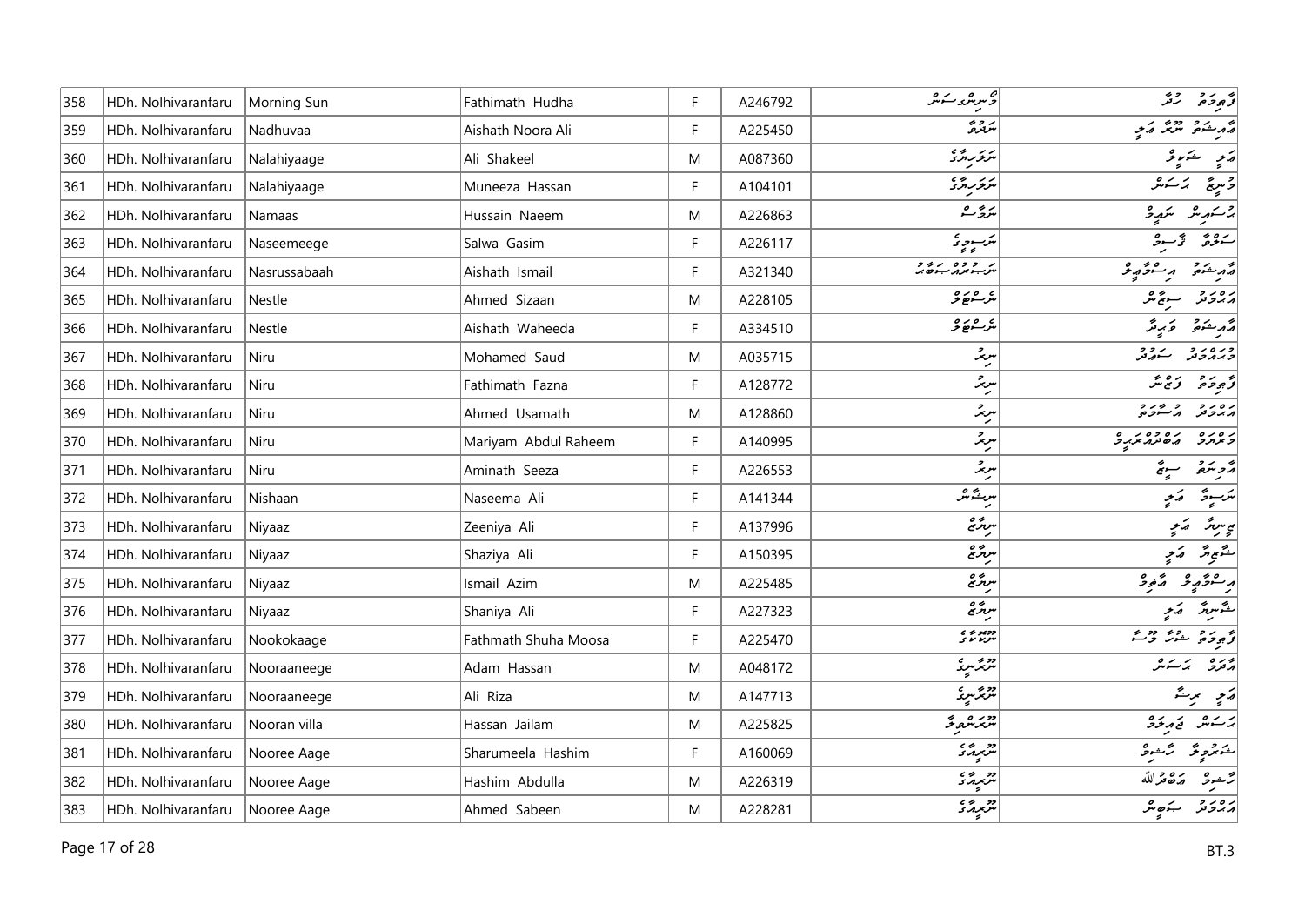| 384 | HDh. Nolhivaranfaru | Nooreege              | Abdul Rahman Abdulla       | M  | A047612 | دد<br>مترسمي د                         | ره ده ره ده و به دالله                                                |
|-----|---------------------|-----------------------|----------------------------|----|---------|----------------------------------------|-----------------------------------------------------------------------|
| 385 | HDh. Nolhivaranfaru | Nooreethila           | Hussain Shareef            | M  | A321347 | چژ <sub>مورم</sub> وکر                 | چەسىر شەھىرى                                                          |
| 386 | HDh. Nolhivaranfaru | Nooru                 | Khadeeja Mohamed           | F. | A121009 | دو و<br>سرچر                           | زَمْرِيحَ وَرَوْرُو                                                   |
| 387 | HDh. Nolhivaranfaru | Nooru                 | Aiminath Naaxnee           | F. | A228123 | دو و<br>سرپر                           | و المعرفية المستنقصر                                                  |
| 388 | HDh. Nolhivaranfaru | Nooru                 | Naazleena Ahmed            | F  | A333479 | دو و<br>سرپر                           |                                                                       |
| 389 | HDh. Nolhivaranfaru | Noovilaa              | Rafia Yoosuf               | F  | A241015 | يترعر محر                              | ترور برجو                                                             |
| 390 | HDh. Nolhivaranfaru | Ocean Weed            | Mohamed Shinaz             | M  | A227362 | وكمشكرهم فلمح                          | ورور و شرشی                                                           |
| 391 | HDh. Nolhivaranfaru | Passion Flower        | Hussain Shaanees           | M  | A225522 | ،، ئەشىر بۇ ئەر<br>بۇ ئىشىر بۇ ئۆتۈس   | جر سکور مگر مگر میں میں منصوب کے م                                    |
| 392 | HDh. Nolhivaranfaru | <b>Passion Flower</b> | Fathimath Hudha Irushad    | F  | A225525 | » ئەشەھرىمى ئەر                        |                                                                       |
| 393 | HDh. Nolhivaranfaru | <b>Passion Flower</b> | Hawwa Zahira               | F  | A227118 | » ئەشەھرىمى ئەر                        | برە ئەربۇ                                                             |
| 394 | HDh. Nolhivaranfaru | <b>Passion Flower</b> | Fathimath Thuhufa Thaufeeq | F. | A269048 | » ئەھەم ئەر<br>بۇ ھەملە ئۆھ بىر        |                                                                       |
| 395 | HDh. Nolhivaranfaru | Poolbahaaru           | Saam Mohamed               | M  | A402943 | دده ر بر د<br>بر نون تر نر             | ده دره دو                                                             |
| 396 | HDh. Nolhivaranfaru | Raasthaa              | Haifa Ismail Naseer        | F  | A229397 | پر ٥ پر<br>مرسس                        | تەر ئەر مەن ئۇر ئىستىر                                                |
| 397 | HDh. Nolhivaranfaru | Rabeeu                | Aishath Ziyadha            | F  | A225430 | برَه د                                 | و د شرح ب <sub>ح</sub> برگر<br>م                                      |
| 398 | HDh. Nolhivaranfaru | Raiykadholhuge        | Jabir Moosa                | M  | A063423 | ر ۵ ریز و c<br>بور د تولو ی            | أَيَّ صِبْرٍ حِيْثَ                                                   |
| 399 | HDh. Nolhivaranfaru | Ramzu                 | Yoonus Sunil               | M  | A226343 | ر ه و<br>مرو م                         | ود د مه سمبرو<br>مرس                                                  |
| 400 | HDh. Nolhivaranfaru | Reesham               | Mohamed Abdul Rasheed      | M  | A226253 | ىرىشەۋ                                 | ورەر د رەۋەر<br><i>دېرم</i> ونر مەھىرم <i>ە ب</i> رىش <sub>و</sub> نر |
| 401 | HDh. Nolhivaranfaru | Reyshamge             | Ilyas Haroon               | M  | A047616 | ړے د c<br>مرشتوس                       | مروح ودوه                                                             |
| 402 | HDh. Nolhivaranfaru | Reyshamge             | Mohamed Abdulla            | M  | A225465 | ړے ده د<br>مرشتو <del>ر</del> و        | ورەرو رەولله                                                          |
| 403 | HDh. Nolhivaranfaru | Reyva                 | Maryam Niha                | F  | A228135 | یں ر<br>موح                            | د بر د د سرگ                                                          |
| 404 | HDh. Nolhivaranfaru | Reyva                 | Hussain Abdul Latheef      | M  | A321295 | ىر<br>مور                              | י הוי הסינות בין                                                      |
| 405 | HDh. Nolhivaranfaru | Roashanee Villa       | Hassan Waheed Abdulla      | M  | A056765 | حريئة <sub>مبرجر</sub> محر<br> -<br> - | بركوها التهامي والمحافر الله                                          |
| 406 | HDh. Nolhivaranfaru | Roashanee Villa       | Zunaira Hassan             | F  | A087304 | م<br>مشاهد موقع المحركة<br>مستقبل      | تمسكر يمسك المستحمل                                                   |
| 407 | HDh. Nolhivaranfaru | Roashanee Villa       | Muneera Hassan             | F. | A126624 | ىر ئەسىر بىر<br>مەسىر                  | وَسِرِیْرَ یَرَسَیْر                                                  |
| 408 | HDh. Nolhivaranfaru | Roashanee Villa       | Rasheeda Hassan            | F  | A227734 | ئۇيغەمبىرى <i>د</i> ۇ                  | ىكەشوقگە كەسكەنلى                                                     |
| 409 | HDh. Nolhivaranfaru | Roashanee Villa       | Hussain Waheed             | M  | A227738 | ئىرىشە سرەپە قە                        | جر سكور مثر المحر وتر                                                 |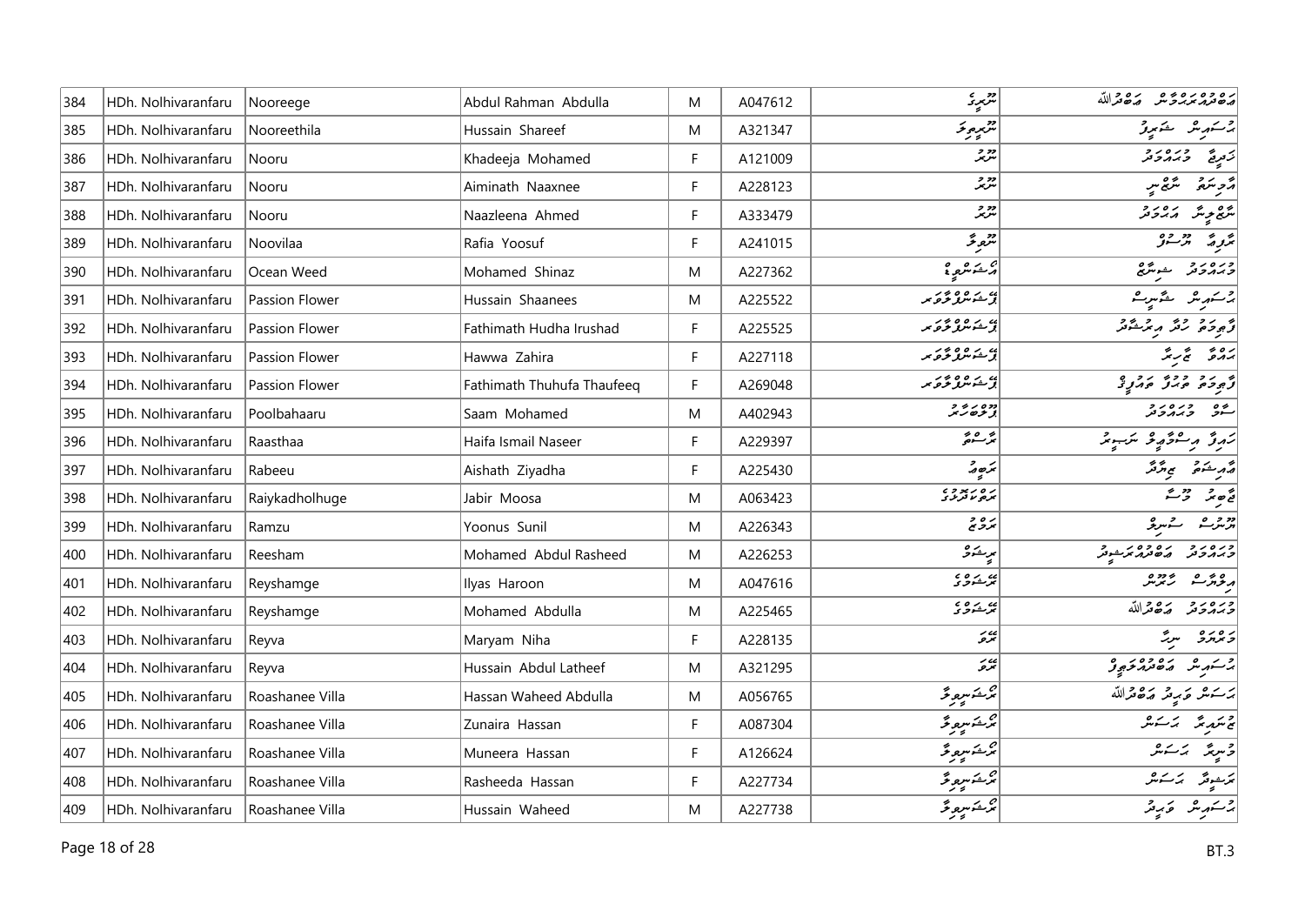| 410 | HDh. Nolhivaranfaru | Roashanee Villa  | Ibrahim Waheed Hassan | M         | A227739 | چرىنە <sub>سرجە</sub> ئىز<br>مەسىمەت | مەھەر ئەر ئەر ئەسەس                                                                                                                                                                                                        |
|-----|---------------------|------------------|-----------------------|-----------|---------|--------------------------------------|----------------------------------------------------------------------------------------------------------------------------------------------------------------------------------------------------------------------------|
| 411 | HDh. Nolhivaranfaru | Roashanee Villa  | Aishath Suma Ali      | F         | A381129 | ئۇيغۇرىيەتىرى<br>                    | أصمر شوة الشرق أصغر                                                                                                                                                                                                        |
| 412 | HDh. Nolhivaranfaru | Rose Flower      | Abdulla Mohamed       | M         | A226425 | ە رە دېمەر<br>ئىرسىن مۇغۇبىر         | مَصْعَرِ اللَّهُ حَ مِرْ وَ مَرْ                                                                                                                                                                                           |
| 413 | HDh. Nolhivaranfaru | Rose Mead        | Abdulla Hassan        | M         | A064838 | ە ھ<br>ئىرىمى ھەيج                   | رەقراللە بەئەر                                                                                                                                                                                                             |
| 414 | HDh. Nolhivaranfaru | Rose Mead        | Adhuham Abdulla       | M         | A072894 | ە ھ<br>ئىرىمى ھەيج                   | بروره بره قرالله                                                                                                                                                                                                           |
| 415 | HDh. Nolhivaranfaru | <b>Rythm</b>     | Ahmed Haneef          | M         | A113047 | برترو                                | پرورو پرس                                                                                                                                                                                                                  |
| 416 | HDh. Nolhivaranfaru | Rythm            | Sobeeha Mohamed       | F         | A226015 | برترو                                | پنه په دره در                                                                                                                                                                                                              |
| 417 | HDh. Nolhivaranfaru | Rythm            | Mohamed Jinah         | ${\sf M}$ | A228192 | برترو                                | ورەرو يېش.                                                                                                                                                                                                                 |
| 418 | HDh. Nolhivaranfaru | Saman            | Ibrahim Dawood        | M         | A266830 | سەخەتىر                              | ת סית הם ניחד ב                                                                                                                                                                                                            |
| 419 | HDh. Nolhivaranfaru | Saman Villa      | Ahmed Rishwan         | M         | A228301 | سەئە ئىرو ئە                         | رەرو برىشۇش                                                                                                                                                                                                                |
| 420 | HDh. Nolhivaranfaru | Sandy Beach      | Mariyam Nizly         | F.        | A227473 | يحمشوه كالحج                         | د پرېزو سرچ يې                                                                                                                                                                                                             |
| 421 | HDh. Nolhivaranfaru | Sandy Beach      | Mohamed Yooman Ahmed  | M         | A269031 | يمشي موكو                            | כנסג כ- <mark>כב</mark> ג הסג כ<br><mark>כ</mark> גהכת- תכית- הגבת                                                                                                                                                         |
| 422 | HDh. Nolhivaranfaru | Seaweed          | Ali Mohamed           | M         | A022384 | سومٍ ؟<br>پوځ                        | أثمو وره رد                                                                                                                                                                                                                |
| 423 | HDh. Nolhivaranfaru | Seaweed          | Hussain Mohamed       | M         | A149059 | سوم وي<br>پوځ                        | ج کے مرکز دیکھ دیا کی استفادہ کر دیکھ اور استعمال کے منصب کے منصب کے منصب کے منصب کے منصب کے منصب کے منصب<br>منصب کا منصب کا منصب کے منصب کے منصب کے منصب کر استعمال کر منصب کے منصب کے منصب کے منصب کے منصب کے منصب کر کر |
| 424 | HDh. Nolhivaranfaru | Seaweed          | Ahmed Siyaz Mohamed   | M         | A225096 | سومٍ ؟<br>پوځ                        | גם גב גם בגבבת<br>גגבת גיות בגבבת                                                                                                                                                                                          |
| 425 | HDh. Nolhivaranfaru | Seeraazeege      | Sameeha Hussain       | F         | A036812 | سەمدىمى<br>ئ                         | سكويگا الاسكريلل<br>سكويگا الاسكريلل<br>سكويوسگا الاسكريلل                                                                                                                                                                 |
| 426 | HDh. Nolhivaranfaru | Seereenaa Manzil | Sheereena Hassan      | F         | A226082 | <br> - يرىترى شىخ                    |                                                                                                                                                                                                                            |
| 427 | HDh. Nolhivaranfaru | Seereenaa Manzil | Fathmath Nazleena     | F         | A226086 | سىرىترىز ئىي<br><u>ئى</u>            | ومودة التمادية                                                                                                                                                                                                             |
| 428 | HDh. Nolhivaranfaru | Seereenaa Manzil | Ahmed Shafy           | M         | A226093 | <br> - ئەسترىترى شىم قى              | رەرد ئىگم                                                                                                                                                                                                                  |
| 429 | HDh. Nolhivaranfaru | Seeriyazge       | Mohamed Haisham       | M         | A092124 | $rac{1}{557}$                        | ورەر دىر ئەر                                                                                                                                                                                                               |
| 430 | HDh. Nolhivaranfaru | Seeriyazge       | Fathmath Haula        | F         | A225371 | ر ه ه ه<br>سوموری ی                  | ۇپودۇ بەدۇ                                                                                                                                                                                                                 |
| 431 | HDh. Nolhivaranfaru | Shabunameege     | Raziyya Ahmed         | F         | A115520 | ے ک <i>ے سر<sub>ح کے</sub></i>       | بر ده پره ده                                                                                                                                                                                                               |
| 432 | HDh. Nolhivaranfaru | Shabunameege     | Abdulla Niyaz         | M         | A225225 | ے کا سر <sub>حی</sub> کی             | وحدالله<br>سرپڑ ج                                                                                                                                                                                                          |
| 433 | HDh. Nolhivaranfaru | Shehenaazu       | Aminath Shimani       | F         | A075790 | شەر شرچ                              | ۇ جە ئىبرى<br>مەنبەر<br>ے وگا سر<br>کے گا کا کا                                                                                                                                                                            |
| 434 | HDh. Nolhivaranfaru | Shehenaazu       | Ali Ibrahim           | M         | A112770 | شەر شەر                              | ړې ره پر د                                                                                                                                                                                                                 |
| 435 | HDh. Nolhivaranfaru | Shehenaazu       | Mohamed Ali           | ${\sf M}$ | A138364 | ے بر بر ح<br>مشرک مترج               | ورەرو كې                                                                                                                                                                                                                   |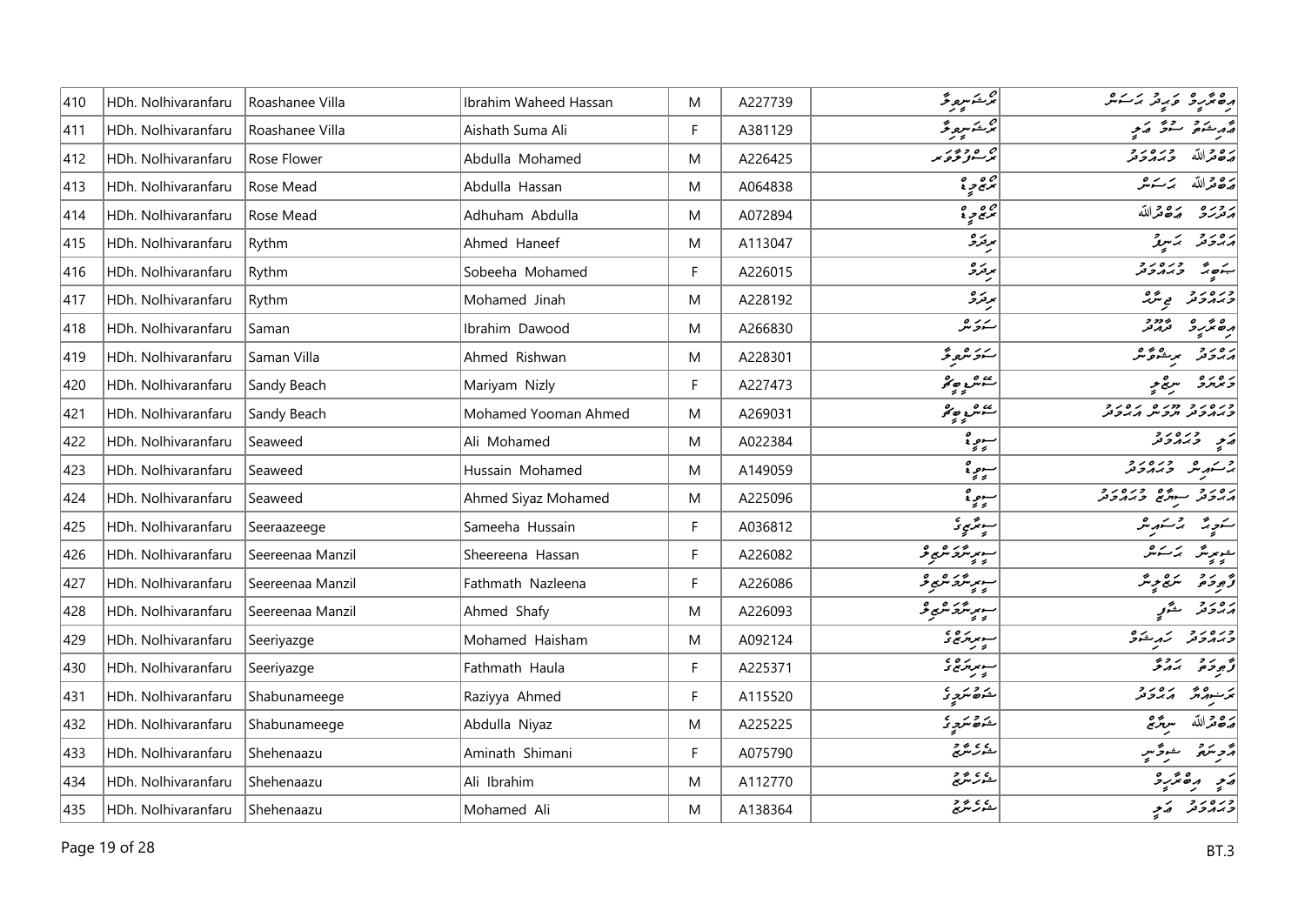| 436 | HDh. Nolhivaranfaru | Shehenaazu      | Fathimath Salma Ali      | F         | A138368 | شەر شەر                        | وتجوزه سكوة أيمي                                          |
|-----|---------------------|-----------------|--------------------------|-----------|---------|--------------------------------|-----------------------------------------------------------|
| 437 | HDh. Nolhivaranfaru | Shehenaazu      | Fareedha Abdul Kareem    | F         | A227527 | ے بر بر ح<br>مشر بر متر پنج    | زېږمر په ده ده د پرو                                      |
| 438 | HDh. Nolhivaranfaru | Silver Night    | Abdul Rasheed Ali        | M         | A041519 | سوقو برسكر هج                  | גפרפ התוכני הב                                            |
| 439 | HDh. Nolhivaranfaru | Sithaaraa       | Shafiu Hassan            | M         | A342636 | سوەتچە تىر                     | ڪورڻ پرڪش                                                 |
| 440 | HDh. Nolhivaranfaru | Sithaaraa       | Moosa Fazeel             | M         | A342637 | سوە ئەتتە                      | لتزمئز كرسوى                                              |
| 441 | HDh. Nolhivaranfaru | Sithaaraa       | Adam Hassan              | M         | A342638 | ا مستوفي تنگر<br>بر            | پر پر پر سکامل                                            |
| 442 | HDh. Nolhivaranfaru | Siuna House     | Adam Mohamed             | M         | A010282 | - پر شریر م                    | و ره ر و<br>تر پر ژنر<br>په ره<br>د تعرو                  |
| 443 | HDh. Nolhivaranfaru | Siuna House     | Mohamed Shifau           | M         | A228083 |                                | ورەر دېگرو                                                |
| 444 | HDh. Nolhivaranfaru | Siuna House     | Fathimath Shifna         | F         | A321453 |                                | ھوڙ پڙ<br>__<br>وٌموحَم                                   |
| 445 | HDh. Nolhivaranfaru | Soma            | Fathimath Saeeda         | F         | A046664 | يحيحه                          | رُّمِودَهُ سَهِيدٌ                                        |
| 446 | HDh. Nolhivaranfaru | Sosun Villa     | Suvaida Abdul Ganee      | F         | A080564 | <u>ح سەمبۇ ئە</u>              | בנגל גם בפנית                                             |
| 447 | HDh. Nolhivaranfaru | Sosun Villa     | Mohamed Anwar            | M         | A149538 | 2 سەنگ <sub>ى</sub> رىگە       | כנסנכ גםנכ<br>כגובע גיינפיג                               |
| 448 | HDh. Nolhivaranfaru | Sosun Villa     | Abdul Rahman Abdul Ghani | M         | A227446 | 2 سەنلى <sub>رىم</sub> ۇ       | ره وه ره ده مره وه در بر<br>پره تربر تر تر می تر تر تر بر |
| 449 | HDh. Nolhivaranfaru | Suhaanee        | Husaam Ali               | M         | A229390 | مشرشير<br>ا                    | ابر سعود المجمع                                           |
| 450 | HDh. Nolhivaranfaru | Thandiraiymaage | Abdul Samad Ibrahim      | M         | A074197 | ە سرە ئەھ دى                   | נסכם נגב בסיבים<br>הסנג-יכנג גם גרב                       |
| 451 | HDh. Nolhivaranfaru | Thandiraiymaage | Aminath Ibrahim          | F         | A098331 | ئەسىرىمگە ئەتم                 | أزوينه وقديرة                                             |
| 452 | HDh. Nolhivaranfaru | Thandiraiymaage | Abdulla Imthiyaz         | M         | A151338 | پر مره و و ،<br>  پر مرجوحری   | يەھ قراللە<br>برد مورژی                                   |
| 453 | HDh. Nolhivaranfaru | Thandiraiymaage | Ibrahim Imthiyaz         | M         | A154067 | پر مره و و ،<br>  پر مرجوحری   | ە ھەترىرى<br>مەھترىرى<br>برد مورژنج                       |
| 454 | HDh. Nolhivaranfaru | Thandiraiymaage | Mohamed Ziyan            | M         | A268997 | پښتو پره وي <del>.</del><br> - | و ره ر و<br>تر پر ژ تر<br>ىم تر شر                        |
| 455 | HDh. Nolhivaranfaru | Tharividhaage   | Mohamed Ali              | M         | A225865 | <br> حومرو تری                 | وره رو د کو                                               |
| 456 | HDh. Nolhivaranfaru | Thoathaage      | Rafeega Abdulla          | F         | A225295 | ج ء ۽<br>  حو حو ت             | بَرَوِيَّة سَ٥٥ مَرَّاللَّهُ                              |
| 457 | HDh. Nolhivaranfaru | Thoathaage      | Khadeeja Abdulla         | F         | A225299 | ج ءِ ج<br>حوص                  | كتعريج كده قرالله                                         |
| 458 | HDh. Nolhivaranfaru | Thuniveli       | Hussain Ilhaam           | ${\sf M}$ | A227516 | ة سرء مو<br>م                  | برحتهر مرورده                                             |
| 459 | HDh. Nolhivaranfaru | To Let          | Nadhiya Mohamed          | F         | A368281 | ه ء و<br>ح <del>گ</del> ريخ    | أشرير وره دو                                              |
| 460 | HDh. Nolhivaranfaru | Ufaa            | Hassan Rasheed           | M         | A056705 | پۇ                             | يركسكر التركسيونر                                         |
| 461 | HDh. Nolhivaranfaru | Ufaa            | Ibrahim Rafeeu           | ${\sf M}$ | A144882 | پرس                            | رە ئرىر ئىرى                                              |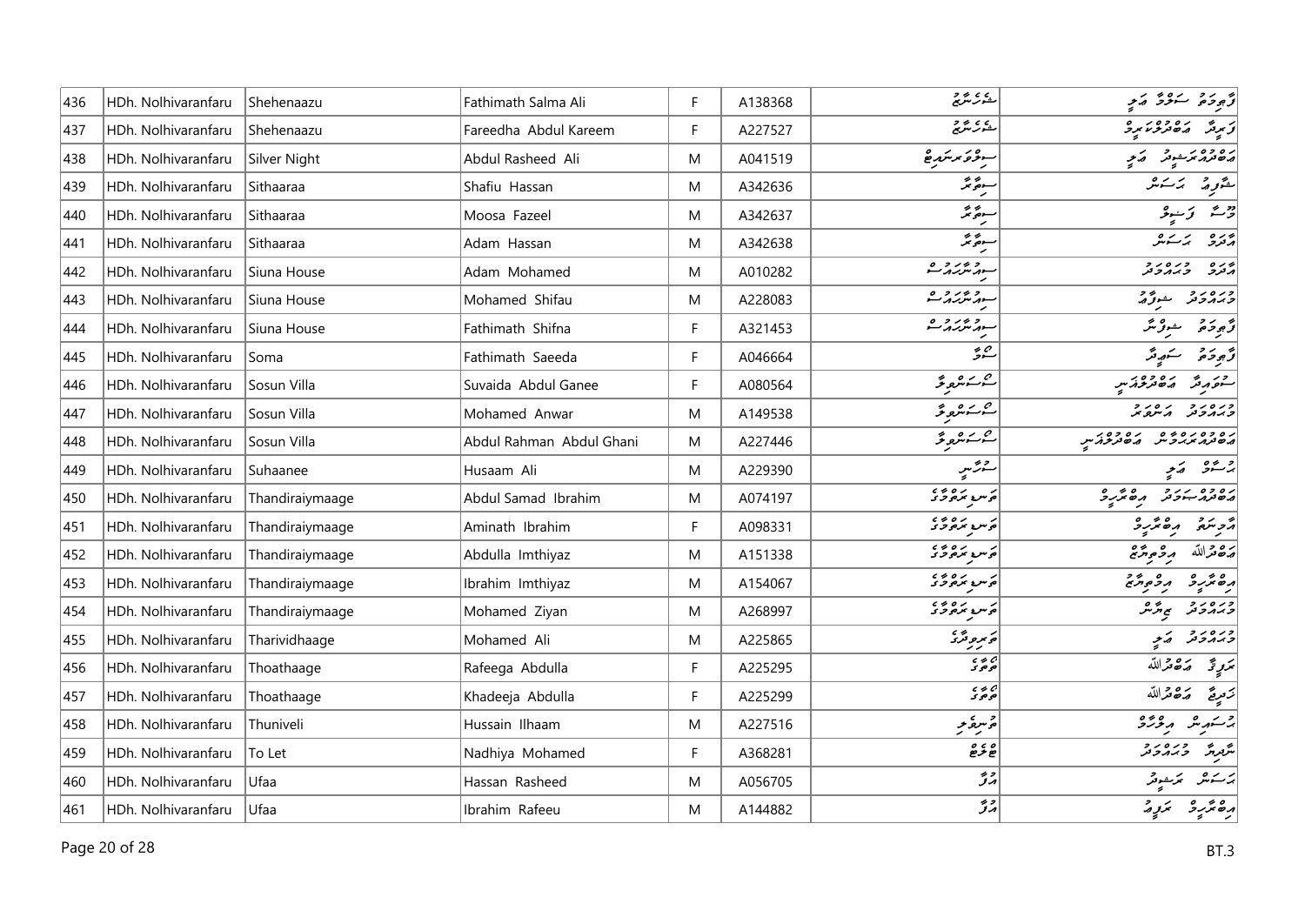| 462 | HDh. Nolhivaranfaru | Uraha             | Abdul Samad Hussain       | M  | A150172 | ەرىر                         | ره وه بربر و حسکه ش                                        |
|-----|---------------------|-------------------|---------------------------|----|---------|------------------------------|------------------------------------------------------------|
| 463 | HDh. Nolhivaranfaru | Uraha             | Mohamed Hussain           | M  | A167056 | ەرىر                         | ورەرو پرسىمەش                                              |
| 464 | HDh. Nolhivaranfaru | Vaadhee           | Reehan Ahmed Naseer       | M  | A229384 | ر<br>ح م <sub>ي</sub>        | بررمه رورد برجو                                            |
| 465 | HDh. Nolhivaranfaru | Vaijeheyge        | Abdul Gayoom Abdul Rahman | M  | A012132 | ر<br>تو در ج ر د             |                                                            |
| 466 | HDh. Nolhivaranfaru | Vaijeheyge        | Aneesa Abdul Rahman       | F  | A106792 | ر<br>تو در ج ر د             | ر ه د ه د ه د ه<br>پره تربر <del>ت</del> ر بر<br> رسبر معم |
| 467 | HDh. Nolhivaranfaru | Vaijeheyge        | Fathimath Shiyaza         | F. | A225061 | ر<br>تو دي ري                | و و د و شورځ کم                                            |
| 468 | HDh. Nolhivaranfaru | Vaijeheyge        | Aminath Shifza            | F. | A225329 | ر<br>تومرچ ر <sub>ئ</sub>    | ومحر سرة<br>شەۋڭج                                          |
| 469 | HDh. Nolhivaranfaru | Vaimatheege       | Moosa Fathuhy             | M  | A111175 | ې د ځمونه<br>مرخ و           | دو به زهر                                                  |
| 470 | HDh. Nolhivaranfaru | Vaimatheege       | Abdul Raheem Aboobakuru   | M  | A225490 | ى<br>قەر خوچ                 | 77/77/7<br>ן פי פי גם<br>גם בקו <i>ג ב</i> ר               |
| 471 | HDh. Nolhivaranfaru | Vaimatheege       | Aminath Shahida           | F. | A305859 | و مر د ځمو د                 | أرمز ترة<br>ے مقرر <i>وقر</i>                              |
| 472 | HDh. Nolhivaranfaru | Vaimatheege       | Zahida Abdulla            | F. | A306114 | ى<br>مۇمرىخ م <sub>ۇ</sub> ئ | يُحْرِمَّهُ صَدَّدَاللَّهُ                                 |
| 473 | HDh. Nolhivaranfaru | Veeres            | Shifna Mohamed            | F  | A386364 | <sub>عو</sub> یز ک           | ے وی درہ در<br>جوتر ویروفر                                 |
| 474 | HDh. Nolhivaranfaru | Villa             | Mohamed Imraan            | M  | A226217 | وِ تَرُ                      | و ر ه ر و<br>د بر پر تر<br>ەر ئە ئىرىش                     |
| 475 | HDh. Nolhivaranfaru | Villa de Sosun    | Hassan Riyaz              | M  | A226712 | ە <sub>م</sub> ۇ يې شەسەتكە  | ىز سەش بىرەر شە                                            |
| 476 | HDh. Nolhivaranfaru | Vilu              | Abdulla Rasheed           | M  | A094503 | حرقحه                        | أرة قرالله تمرشونر                                         |
| 477 | HDh. Nolhivaranfaru | Viludholhi        | Mohamed Hussain           | M  | A012569 | وتخترمر                      | و ر ه ر د<br>تر پر تر تر<br>برسەمەر                        |
| 478 | HDh. Nolhivaranfaru | Viludholhi        | Ahmed Mimraah             | M  | A225882 | وتخترمر                      | رەر دەرد                                                   |
| 479 | HDh. Nolhivaranfaru | Violet Villa      | Aminath Hussain           | F. | A068868 | ءَ مرځه عوڅه                 | مەمەسىم ئەسكىرىش                                           |
| 480 | HDh. Nolhivaranfaru | Violet Villa      | Aishath Hussain           | F  | A151837 | ءَ ٻر ڦري و ڦر               | مەر شىم بىر شىر بىر                                        |
| 481 | HDh. Nolhivaranfaru | <b>White Snow</b> | Hussain Ihshan            | M  | A226660 | ءَ ٻه ڇ ڪيترو                | برسكريش وبرحقش                                             |
| 482 | HDh. Nolhivaranfaru | <b>White Star</b> | Aishath Moosa             | F. | A151564 | ءَرءُ سُءَ م                 | پ <sup>ر</sup> در شده.<br>در کشوه                          |
| 483 | HDh. Nolhivaranfaru | <b>White Star</b> | Moosa Aboobakuru          | M  | A153883 | ءَرءُ سُوءَ بر               | دیں مشر<br>77/77/                                          |
| 484 | HDh. Nolhivaranfaru | <b>White Star</b> | Aminath Moosa             | F. | A307740 | ءَرءُ سُوءَ بر               | أرمو سرقم والمستمر                                         |
| 485 | HDh. Nolhivaranfaru | <b>White Star</b> | Fathimath Azleena         | F  | A321359 | الحديث مقيم                  | ژ <sub>بوخ</sub> و پ <sub>و</sub> یر                       |
| 486 | HDh. Nolhivaranfaru | Yaadhu            | Amir Jaufar               | M  | A226977 | پڑ پڑ                        | أشجاش والمحادثة                                            |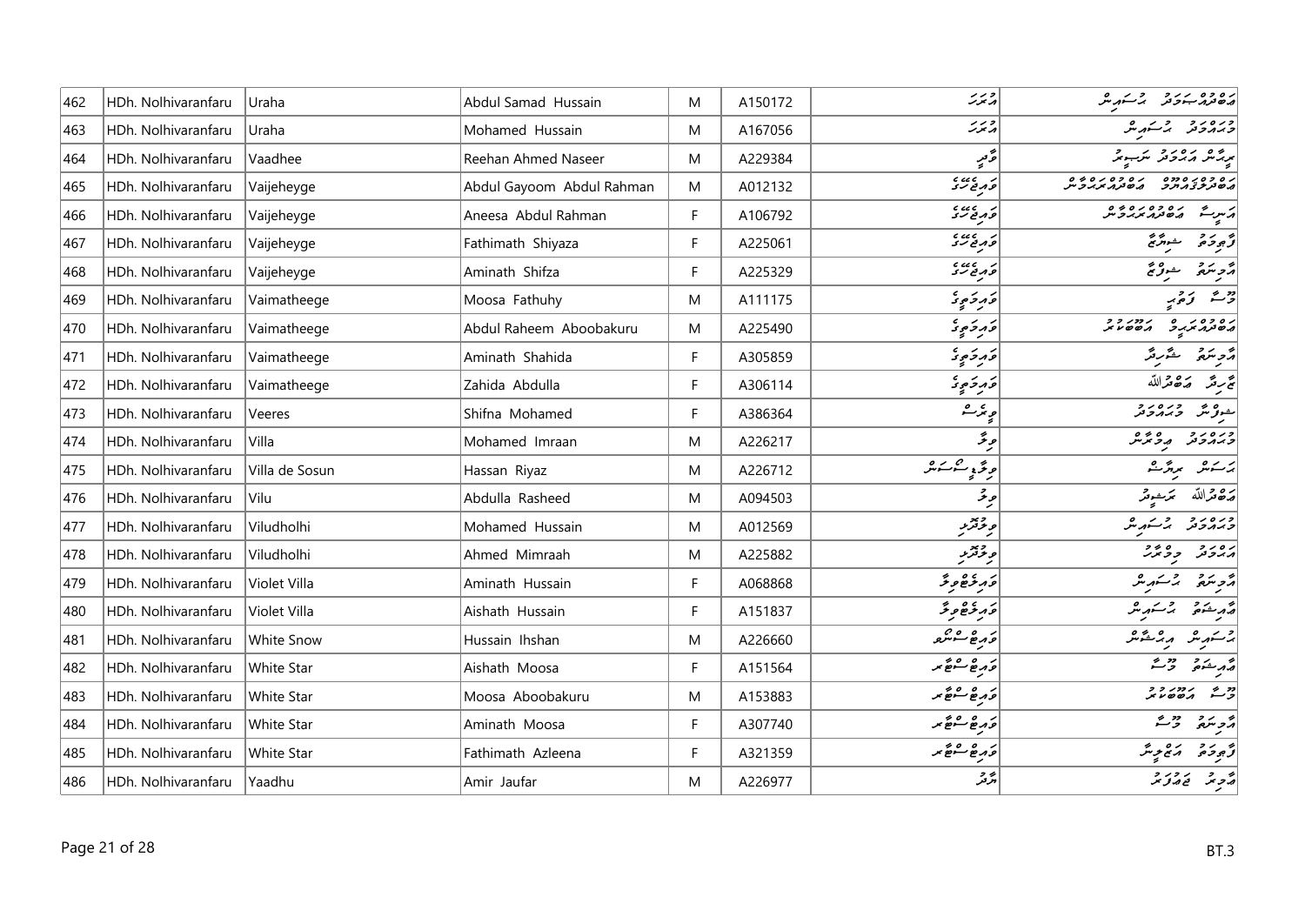## *w7qAn8m? sCw7mRo>u; wEw7mRw;sBo<*

| ' مرمر | 'يئرىثر: |
|--------|----------|
|        |          |
|        |          |
|        |          |

## *w7q9r@w7m> sCw7qHtFoFw7s; mAm=q7 w7qHtFoFw7s;*

| ىر تە | $\mathcal{O} \times$<br>$\sim$ | $\sim$<br>. . | لترنثر |
|-------|--------------------------------|---------------|--------|
|       |                                |               |        |
|       |                                |               |        |
|       |                                |               |        |

| $\frac{\partial}{\partial x}$ | $^{\circ}$ | $\frac{2}{n}$ | $^{\circ}$<br>سرسر. |
|-------------------------------|------------|---------------|---------------------|
|                               |            |               |                     |
|                               |            |               |                     |
|                               |            |               |                     |

| ىرتىر: | 。<br>سر سر | .,<br>مرسر |
|--------|------------|------------|
|        |            |            |
|        |            |            |
|        |            |            |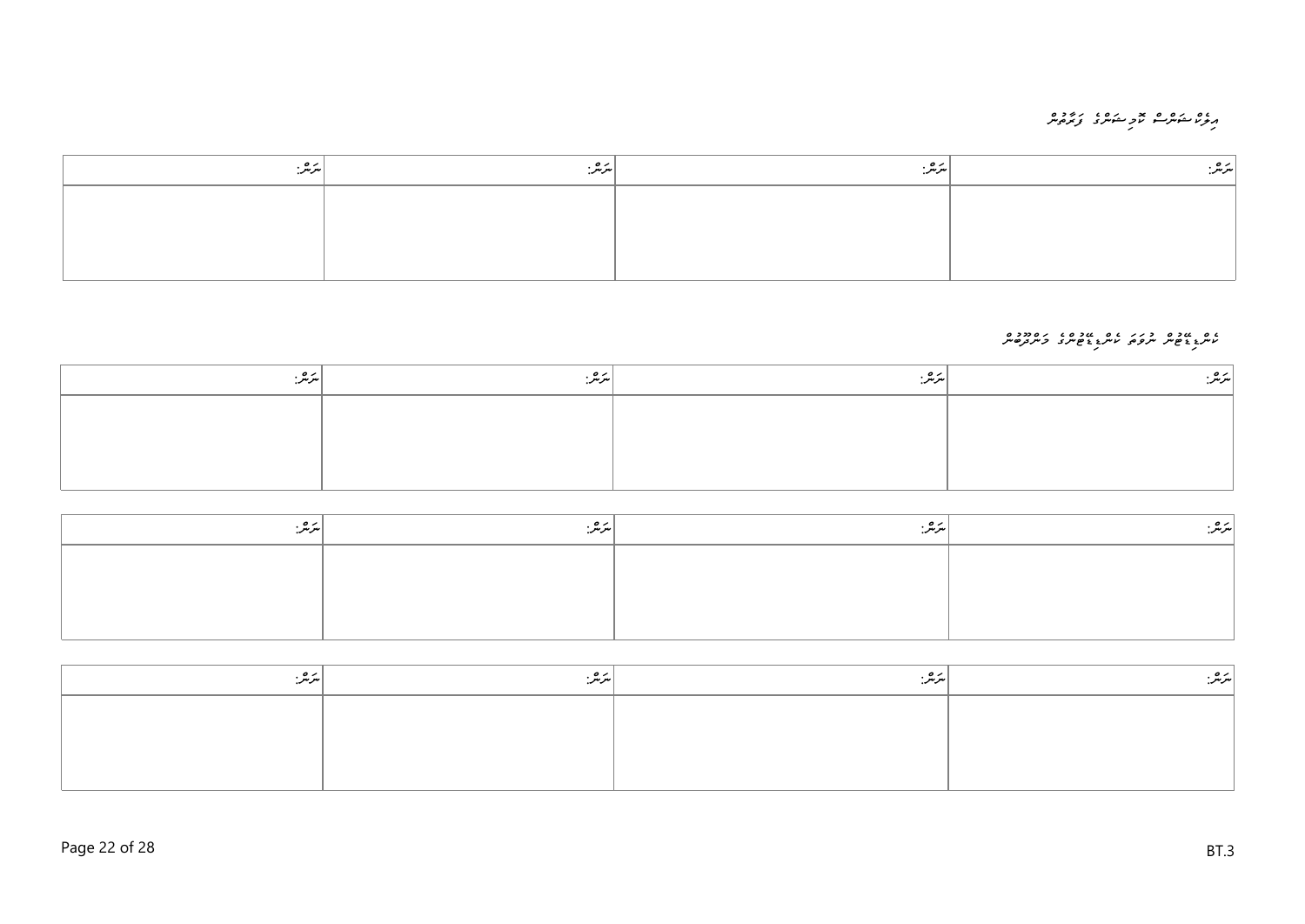| يره. | ο. | ا ير ه |  |
|------|----|--------|--|
|      |    |        |  |
|      |    |        |  |
|      |    |        |  |

| <sup>.</sup> سرسر. |  |
|--------------------|--|
|                    |  |
|                    |  |
|                    |  |

| ىئرىتر. | $\sim$ | ا بر هه. | لىرىش |
|---------|--------|----------|-------|
|         |        |          |       |
|         |        |          |       |
|         |        |          |       |

| 。<br>مرس. | $\overline{\phantom{a}}$<br>مر مىر | يتريثر |
|-----------|------------------------------------|--------|
|           |                                    |        |
|           |                                    |        |
|           |                                    |        |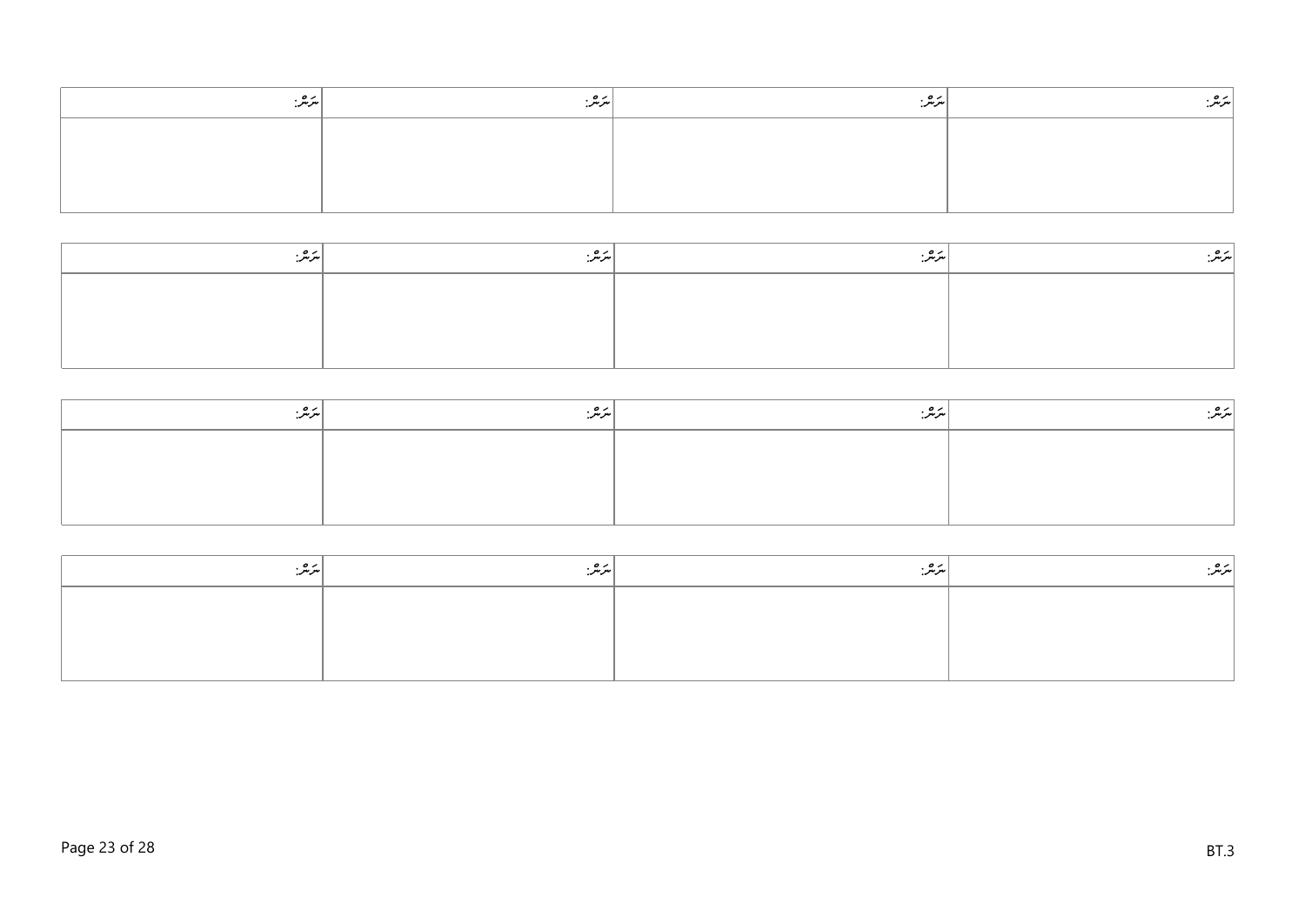| ير هو . | $\overline{\phantom{a}}$ | يرمر | اير هنه. |
|---------|--------------------------|------|----------|
|         |                          |      |          |
|         |                          |      |          |
|         |                          |      |          |

| ىبرىر. | $\sim$<br>ا سرسر . | يئرمثر | o . |
|--------|--------------------|--------|-----|
|        |                    |        |     |
|        |                    |        |     |
|        |                    |        |     |

| الترنثر: | ' مرتكز: | الترنثر: | .,<br>سرسر. |
|----------|----------|----------|-------------|
|          |          |          |             |
|          |          |          |             |
|          |          |          |             |

|  | . ه |
|--|-----|
|  |     |
|  |     |
|  |     |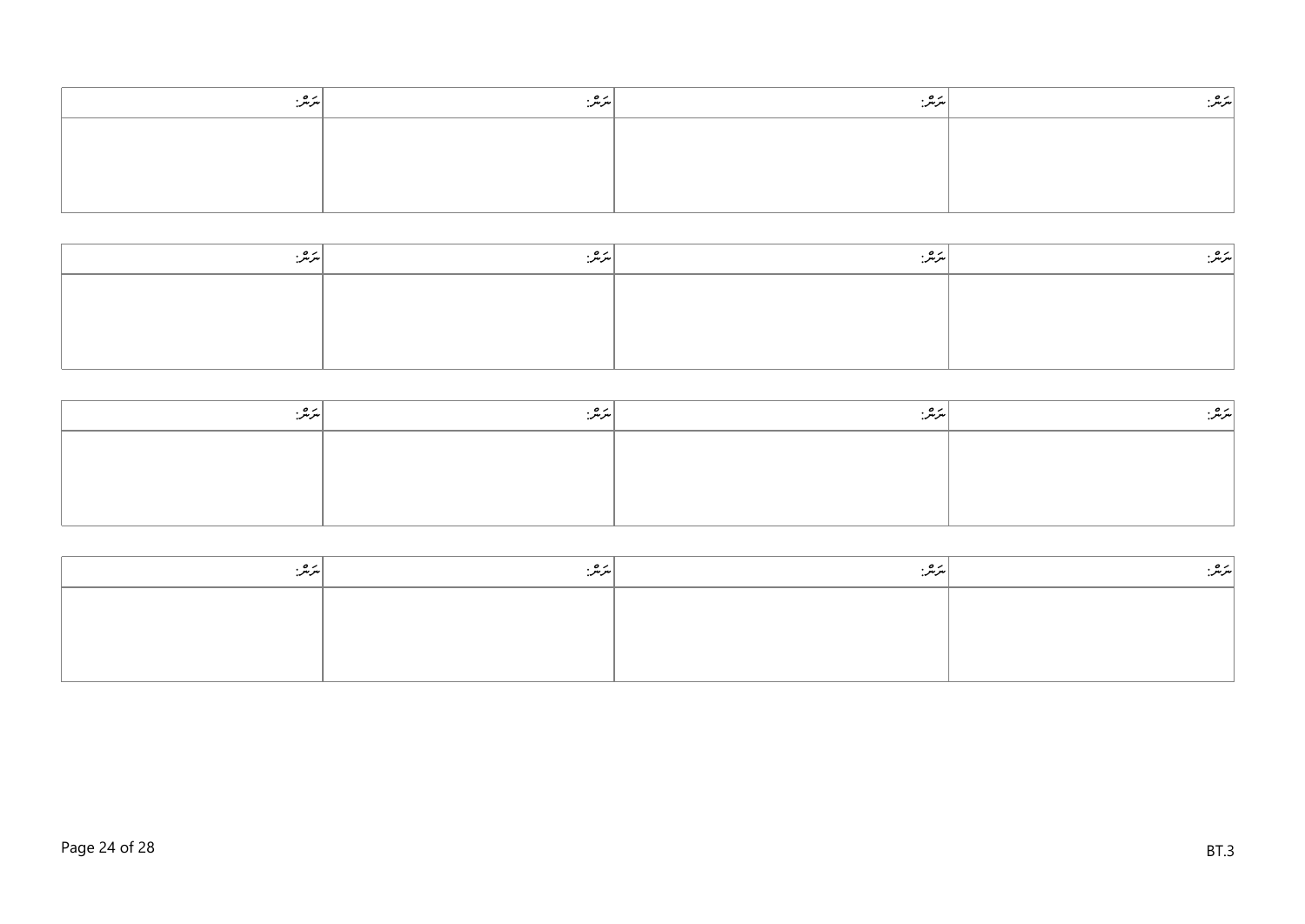| ير هو . | $\overline{\phantom{a}}$ | يرمر | اير هنه. |
|---------|--------------------------|------|----------|
|         |                          |      |          |
|         |                          |      |          |
|         |                          |      |          |

| ىر تىر: | $\circ$ $\sim$<br>" سرسر . | يبرحه | o . |
|---------|----------------------------|-------|-----|
|         |                            |       |     |
|         |                            |       |     |
|         |                            |       |     |

| الترنثر: | ' مرتكز: | الترنثر: | .,<br>سرسر. |
|----------|----------|----------|-------------|
|          |          |          |             |
|          |          |          |             |
|          |          |          |             |

|  | . ه |
|--|-----|
|  |     |
|  |     |
|  |     |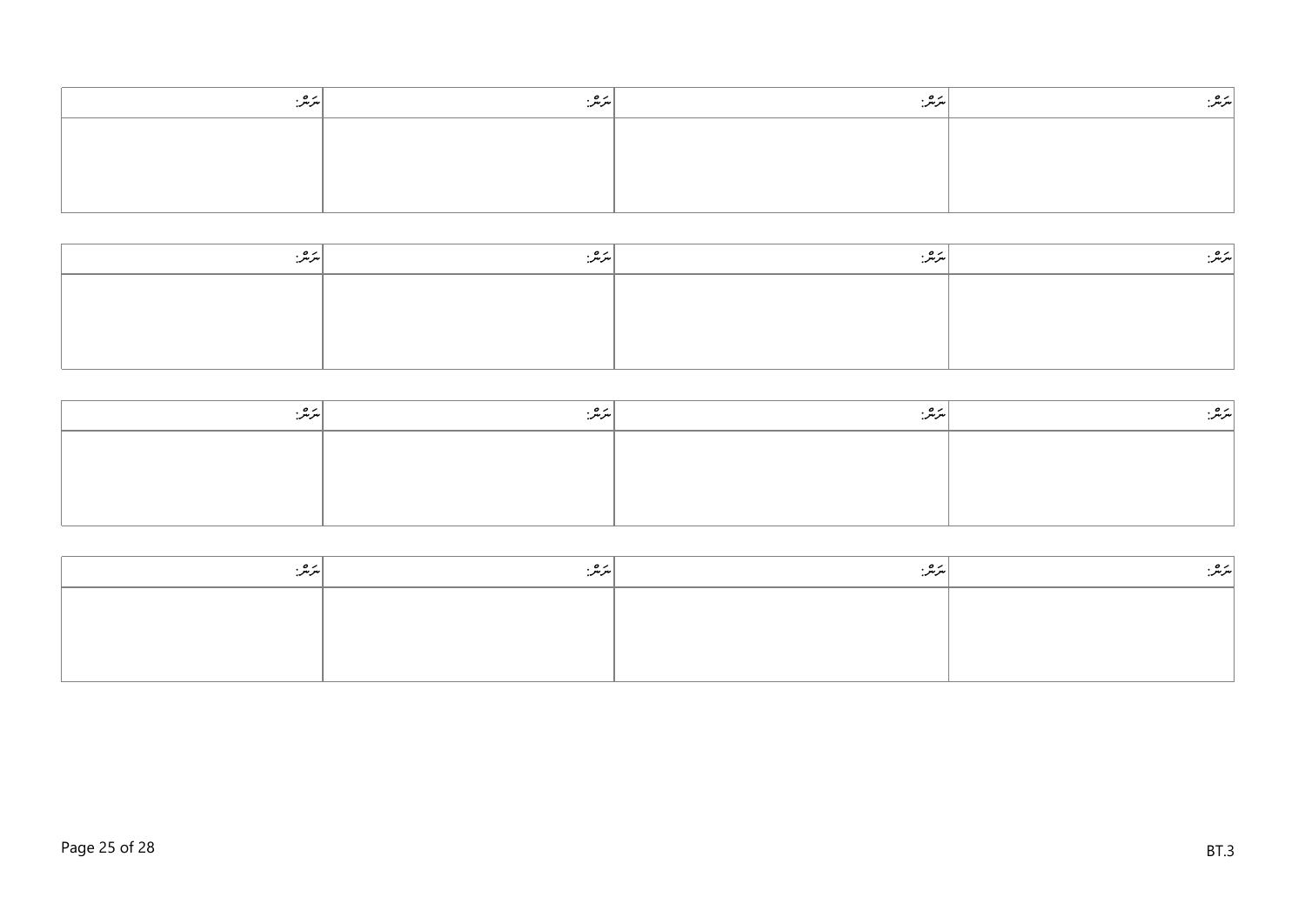| $\cdot$ | ο. | $\frac{\circ}{\cdot}$ | $\sim$<br>سرسر |
|---------|----|-----------------------|----------------|
|         |    |                       |                |
|         |    |                       |                |
|         |    |                       |                |

| يريثن | ' سرسر . |  |
|-------|----------|--|
|       |          |  |
|       |          |  |
|       |          |  |

| بر ه | 。 | $\overline{\phantom{0}}$<br>َ سومس. |  |
|------|---|-------------------------------------|--|
|      |   |                                     |  |
|      |   |                                     |  |
|      |   |                                     |  |

| 。<br>. س | ىرىىر |  |
|----------|-------|--|
|          |       |  |
|          |       |  |
|          |       |  |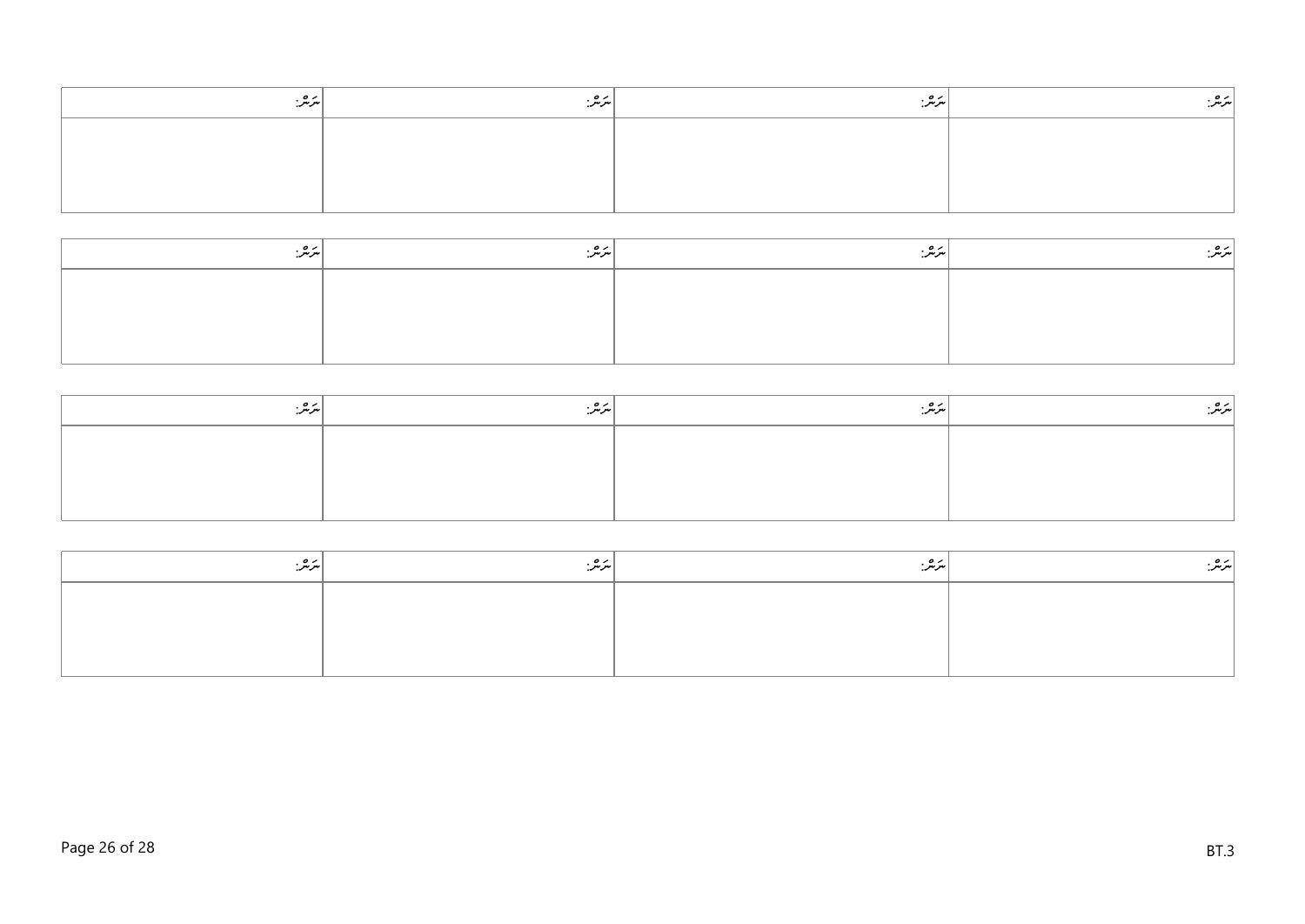| ير هو . | $\overline{\phantom{a}}$ | يرمر | لتزمثن |
|---------|--------------------------|------|--------|
|         |                          |      |        |
|         |                          |      |        |
|         |                          |      |        |

| ىبرىر. | $\sim$<br>ا سرسر . | يئرمثر | o . |
|--------|--------------------|--------|-----|
|        |                    |        |     |
|        |                    |        |     |
|        |                    |        |     |

| 'تترنثر: | . .<br>يسمونس. |  |
|----------|----------------|--|
|          |                |  |
|          |                |  |
|          |                |  |

|  | . ه |
|--|-----|
|  |     |
|  |     |
|  |     |